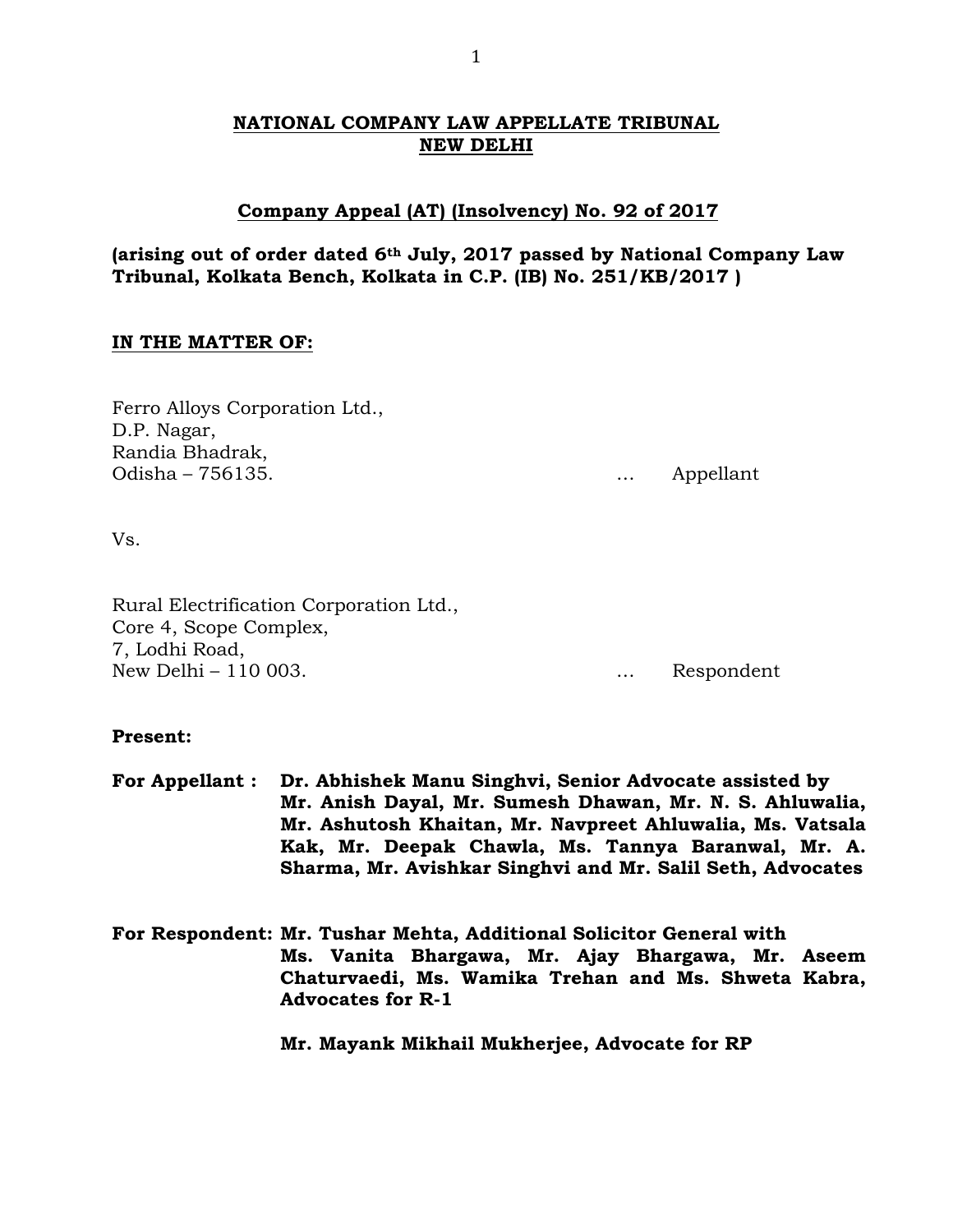## **WITH**

# **Company Appeal (AT) (Insolvency) No. 93 of 2017**

## **IN THE MATTER OF:**

Rai Bahadur Shree Ram & Company Pvt. Ltd. Shreeram Bhawan, Tumsar, Distt. Bhandara, M.S. Bhandara, Maharashtra – 441 9212. … Appellant

Vs.

- 1. Rural Electrification Corporation Ltd., Core 4, Scope Complex, 7, Lodhi Road, New Delhi – 110 003.
- 2. Ferro Alloys Corporation Ltd., D.P. Nagar, Randia Bhadrak, Odisha – 756135. … Respondents

## **Present:**

**For Appellant : Dr. Abhishek Manu Singhvi, Senior Advocate assisted by Mr. Anish Dayal, Mr. N. S. Ahluwalia, Mr. Sumesh Dhawan, Mr. Ashutosh Khaitan, Mr. Deepak Chawla, Mr. Navpreet Ahluwalia, Ms. Vatsala Kak, Mr. Adhish Sharma, Mr. Avishkar Singhvi and Mr. Salil Seth, Advocates** 

**For Respondents:Mr. Tushar Mehta, Additional Solicitor General with Ms. Vanita Bhargava, Mr. Ajay Bhargava, Mr. Aseem Chaturvaedi, Ms. Wamika Trehan and Ms. Shweta Kabra, Advocates**

**Mr. Salil Seth, Advocate for Respondent No. 2**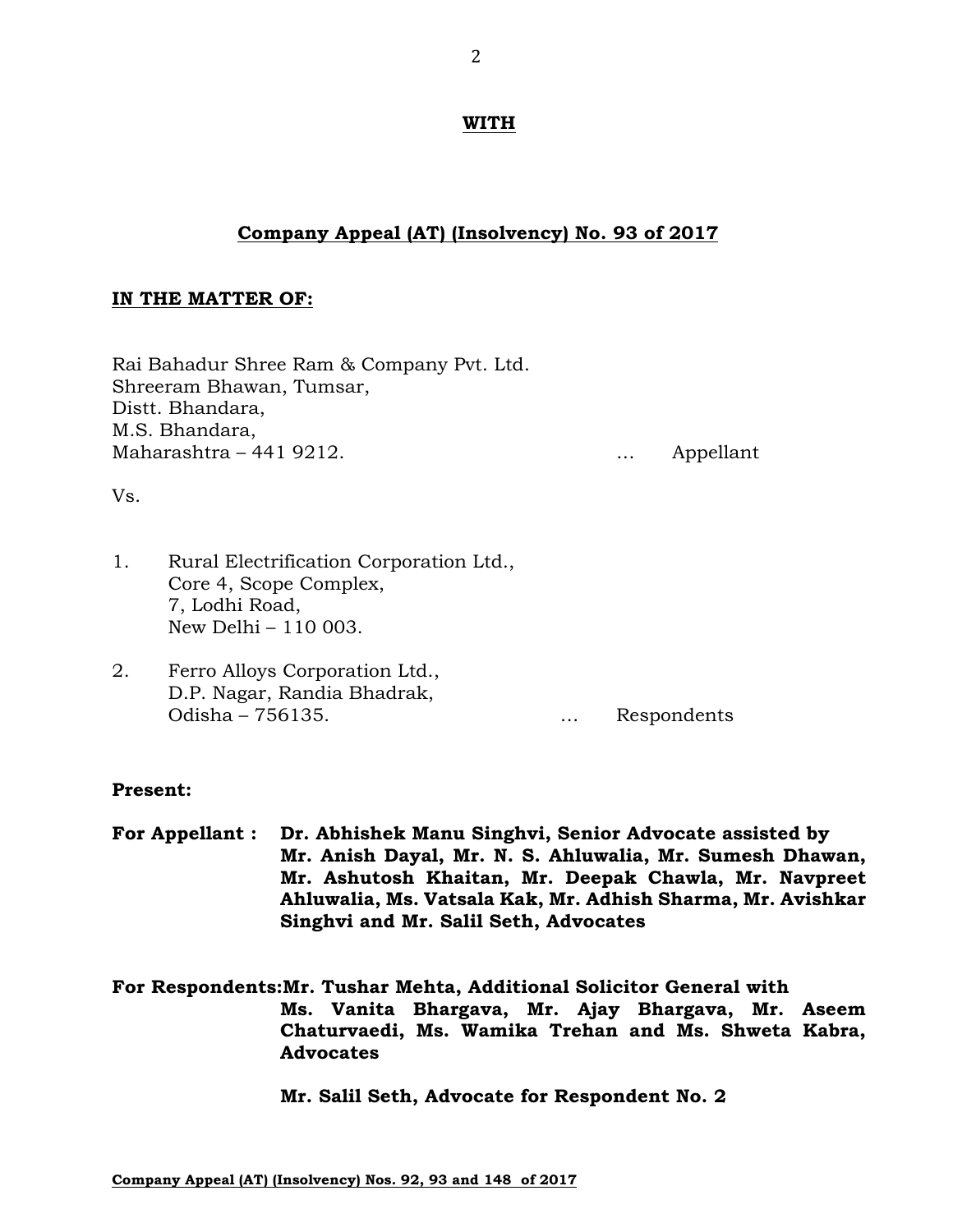# **Company Appeal (AT) (Insolvency) No. 148 of 2017**

## **IN THE MATTER OF:**

Bank of India, (on its own behalf & Member Bank of Consortium) Visakhapatnam Main Branch, 47-10-23/4&5, 1st Floor, Isnar Khazana Towers, 2nd Lane, Dwarkanagar, Visakhapatnam – 530 016. … Appellant

Vs.

- 1. Rural Electrification Corporation Ltd., Core 4, Scope Complex, 7, Lodhi Road, New Delhi – 110 003.
- 2. Ferro Alloys Corporation Ltd., D.P. Nagar, Randia Bhadrak, Odisha – 756135.
- 3. FACOR Power Ltd., FACOR House, A-45 to 50, Sector 16, NOIDA – 201 301, Distt. Gautam Budh Nagar. **Example 19 and September 10** metal control of Respondents

## **Present:**

**For Appellant : Mr. Saran Suri, Mr. Himanshu Dubey, Mr. Kamal Sharma, Mr. Sobit Sharma, Ms. Seema and Mr. Aakash, Advocates**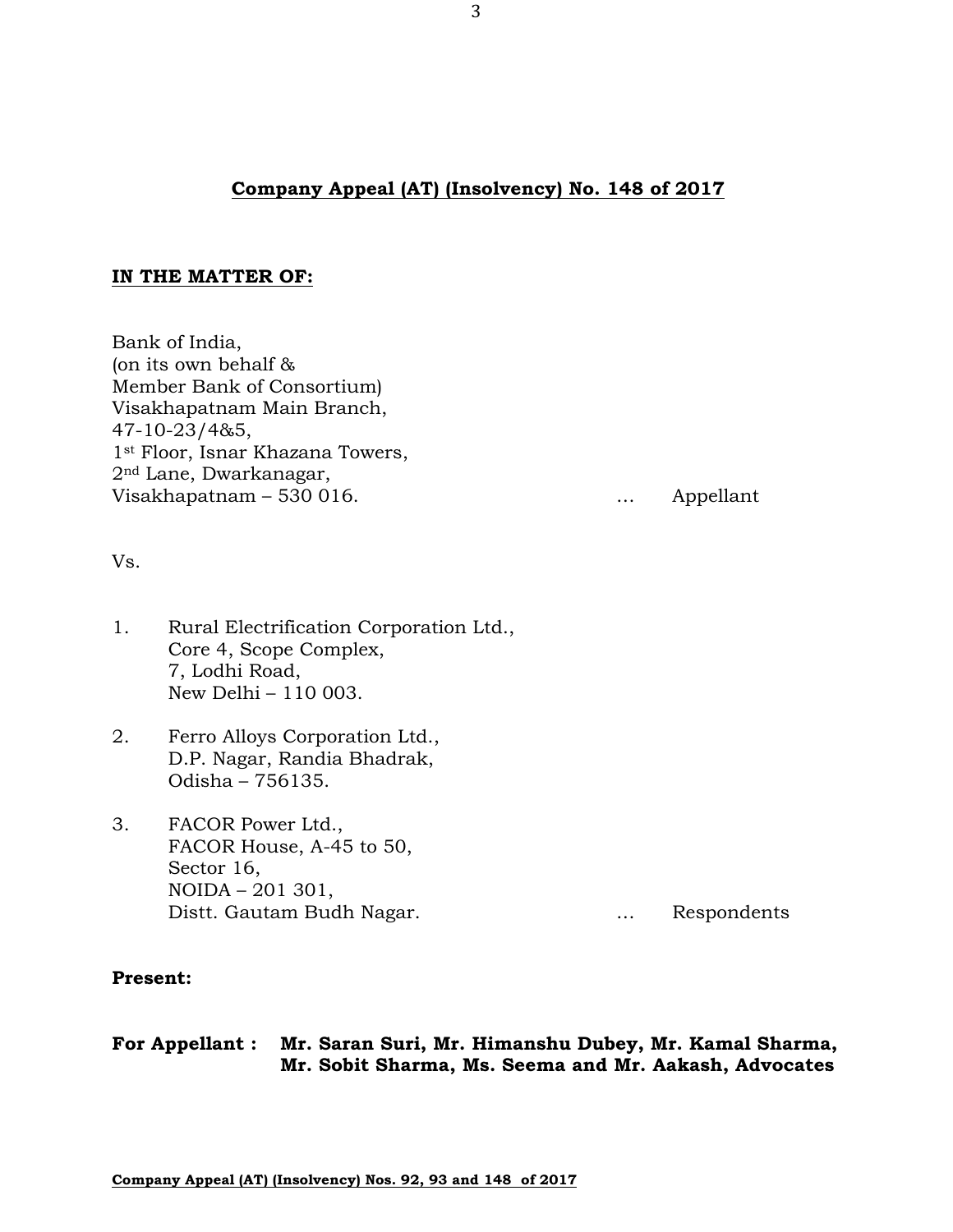**For Respondent: Mr. Tushar Mehta, Additional Solicitor General with Ms. Vanita Bhargawa, Mr. Ajay Bhargawa, Mr. Aseem Chaturvaedi, Ms. Wamika Trehan and Ms. Shweta Kabra, Advocates**

**Mr. Mayank Mikhail Mukherjee, Advocate for RP**

#### **J U D G M E N T**

#### **SUDHANSU JYOTI MUKHOPADHAYA, J.**

As all these appeals have been preferred by the appellant(s) against the common impugned order dated 6th July, 2017 passed by the Adjudicating Authority (National Company Law Appellate Tribunal), Kolkata Bench, Kolkata, they were heard altogether and being disposed of by this common judgment.

2. An application under Section 7 of the Insolvency & Bankruptcy Code, 2016 (hereinafter referred to as the **'I&B Code')** was preferred by the 'Rural Electrification Corporation Limited' ('**REC',** for short) (Financial Creditor) against 'Ferro Alloys Corporation Ltd. (Corporate Guarantor – Corporate Debtor). The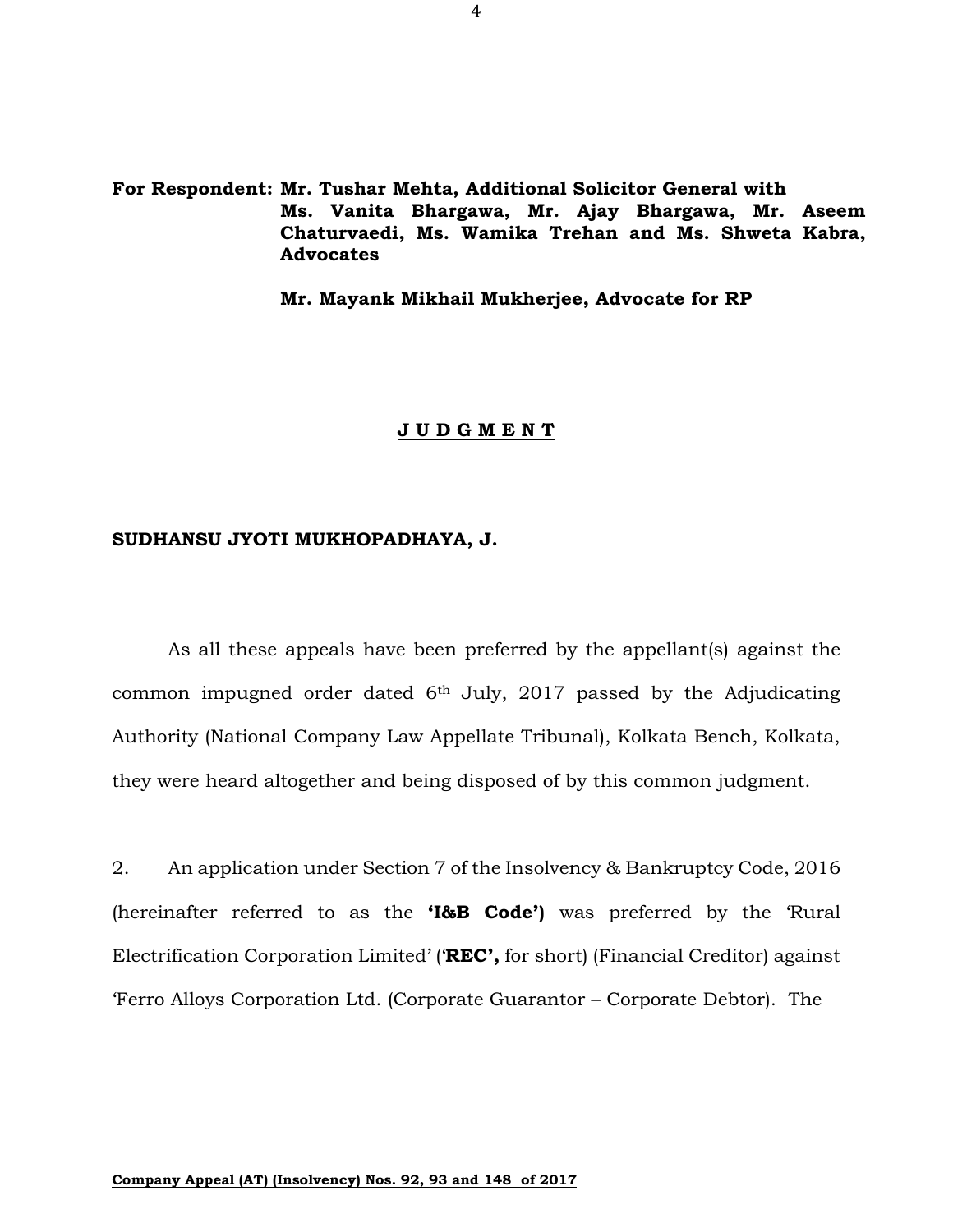application having been admitted by the impugned order dated 6th July, 2017, the same is under challenge.

#### **'Ferro Alloys Corporation Ltd.**'

3. The appeal at the instance of 'Ferro Alloys Corporation Ltd.' (Corporate Debtor) through its (suspended) Board of Directors is not maintainable in view of the decision of the Hon'ble Supreme Court in "*Innoventive Industries Ltd. v. ICICI Bank, (2018) 1 SCC 407 (Civil Appeals Nos. 8337-38 of 2017)*" wherein the Hon'ble Supreme Court held :

> *"11. Having heard the learned counsel for both the parties, we find substance in the plea taken by Mr. Salve that the present appeal at the behest of the erstwhile Directors of the appellant is not maintainable. Dr. Singhvi stated that this is a technical point and he could move an application to amend the cause-title stating that the erstwhile Directors do not represent the Company, but are filing the appeal as persons aggrieved by the impugned order as their management right of the Company has been taken away and as they are otherwise affected as shareholders of the Company. According to us, once an insolvency professional is appointed to manage the Company, the erstwhile Directors who are no longer in management, obviously*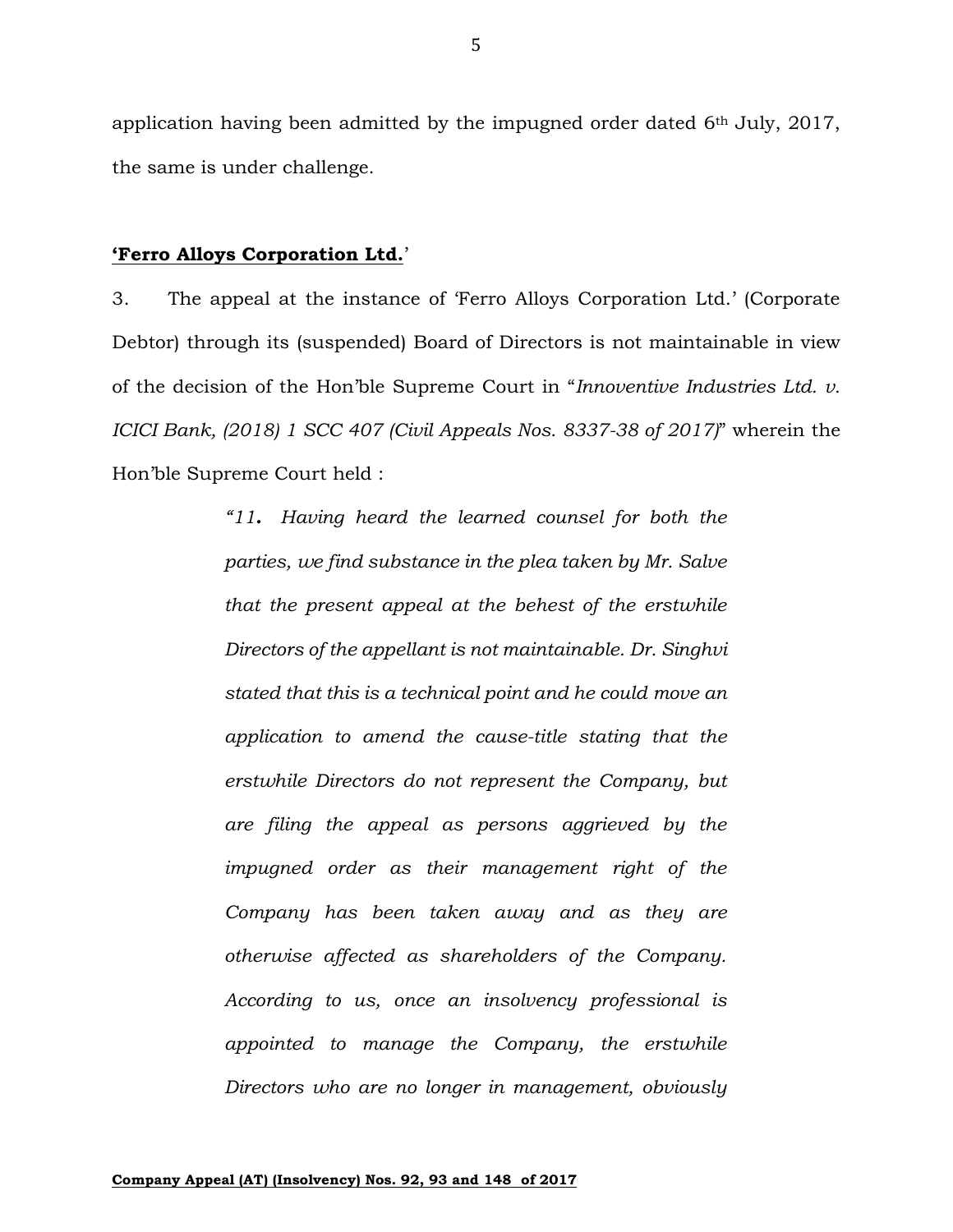*cannot maintain an appeal on behalf of the Company. In the present case, the Company is the sole appellant. This being the case, the present appeal is obviously not maintainable. However, we are not inclined to dismiss the appeal on this score alone. Having heard both the learned counsel at some length, and because this is the very first application that has been moved under the Code, we thought it necessary to deliver a detailed judgment so that all courts and tribunals may take notice of a paradigm shift in the law. Entrenched managements are no longer allowed to continue in management if they cannot pay their debts."*

4. According to Dr. Abhishek Manu Singhvi, learned Senior Counsel appearing on behalf of the 'Corporate Debtor' that the observation made by the Hon'ble Supreme Court at paragraph 11, and quoted above, is not a law lay down under Article 141 of the Constitution of India and thereby not a binding for this Appellate Tribunal.

5. Learned Senior Counsel referred to a decision of this Appellate Tribunal in *'Starlog Enterprises Limited Vs. ICICI Bank Limited – Company Appeal (AT)(Ins.) No. 5 of 2017'* and submitted that this Appellate Tribunal held that the appeal by 'corporate debtor' is also maintainable, however, we are not inclined to accept such submission in view of the specific finding in **'***Innoventive Industries Ltd. (Supra*)' that the appeal at the instance of the 'Corporate Debtor'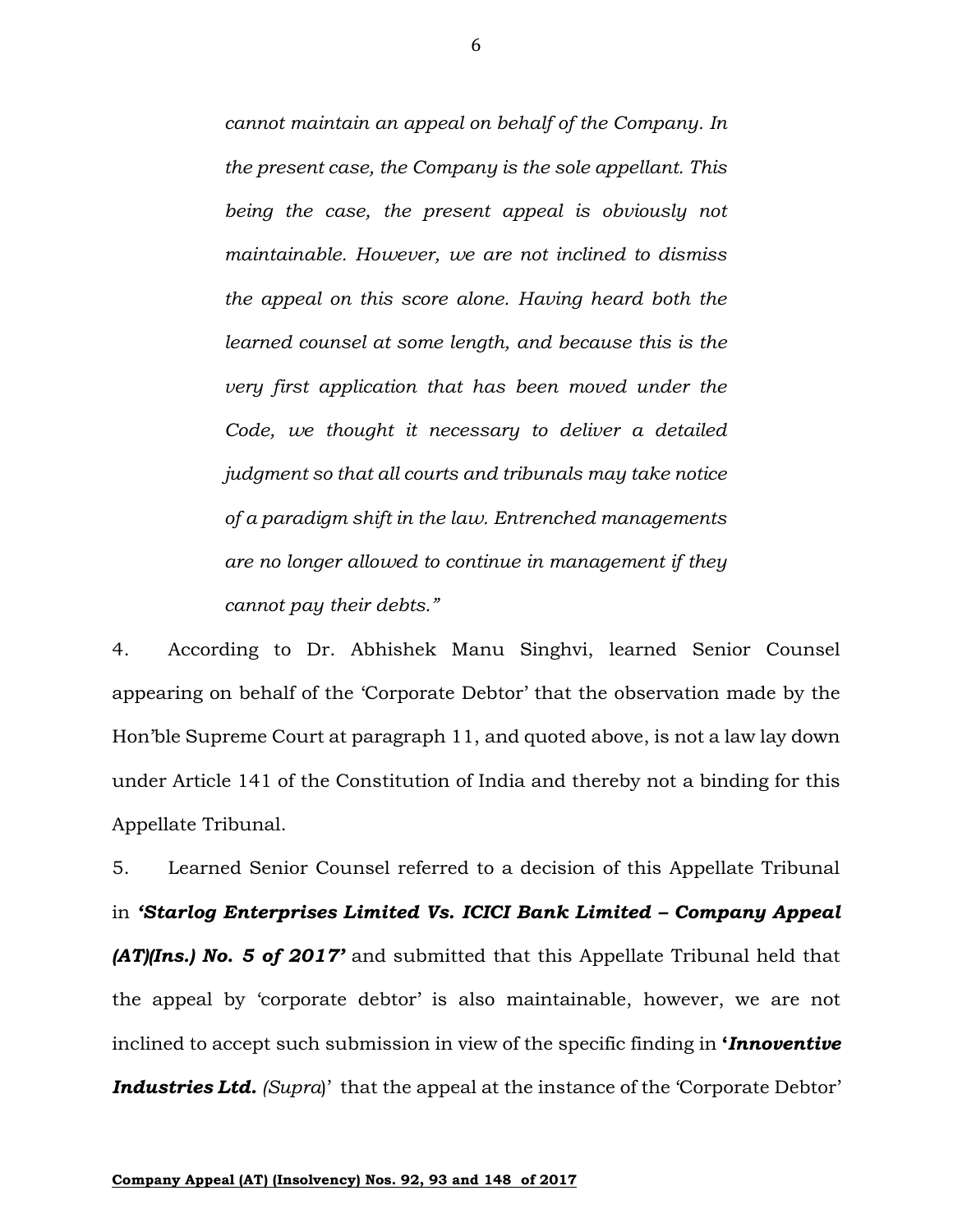through (suspended) Board of Directors is not maintainable. After admission of an application under Section 7 or 9 or 10, as 'Interim Resolution Professional' is appointed and the Board of Directors stands suspended, the (suspended) Board of Directors have no right to move an appeal on behalf of the 'Corporate Debtor' though it is open to the Director(s) or shareholder(s) to challenge the same.

6. Therefore, while we hold that the present appeal by 'Ferro Alloys Corporation Ltd.' through (suspended) Board of Directors is not maintainable, however, as the other appeal has been preferred by shareholders against the common order dated 6th July, 2017, we have noticed the submission by Dr. Abhishek Manu Singhvi, learned counsel for the 'Ferro Alloys Corporation Ltd.'

7. According to the learned Senior Counsel *per se* of the I&B Code does not use the concept or the phrase 'corporate guarantor'. This is in contradiction to specific inclusion of 'personal guarantor' in multiple provisions. 'Corporate Guarantor' is, therefore, conspicuous by its absence in the I&B Code. It was submitted that there is no definition of 'Corporate Guarantor' in Section 3 or 5, the two definitional provisions. However, Section 5(22) of the I&B Code defines 'personal guarantor' which means an individual who is a surety to a 'corporate debtor'. Use of the word 'individual' precludes any corporate person or entity.

8. It was further submitted that the I&B Code does not use the word 'guarantor' in a general sense in Section 31 which mandates that a resolution plan will be binding on the guarantors – this provision envisages a situation where the resolution plan has already been made for a 'principal debtor' and which is binding on the guarantor i.e. a resolution plan of a 'principal borrower'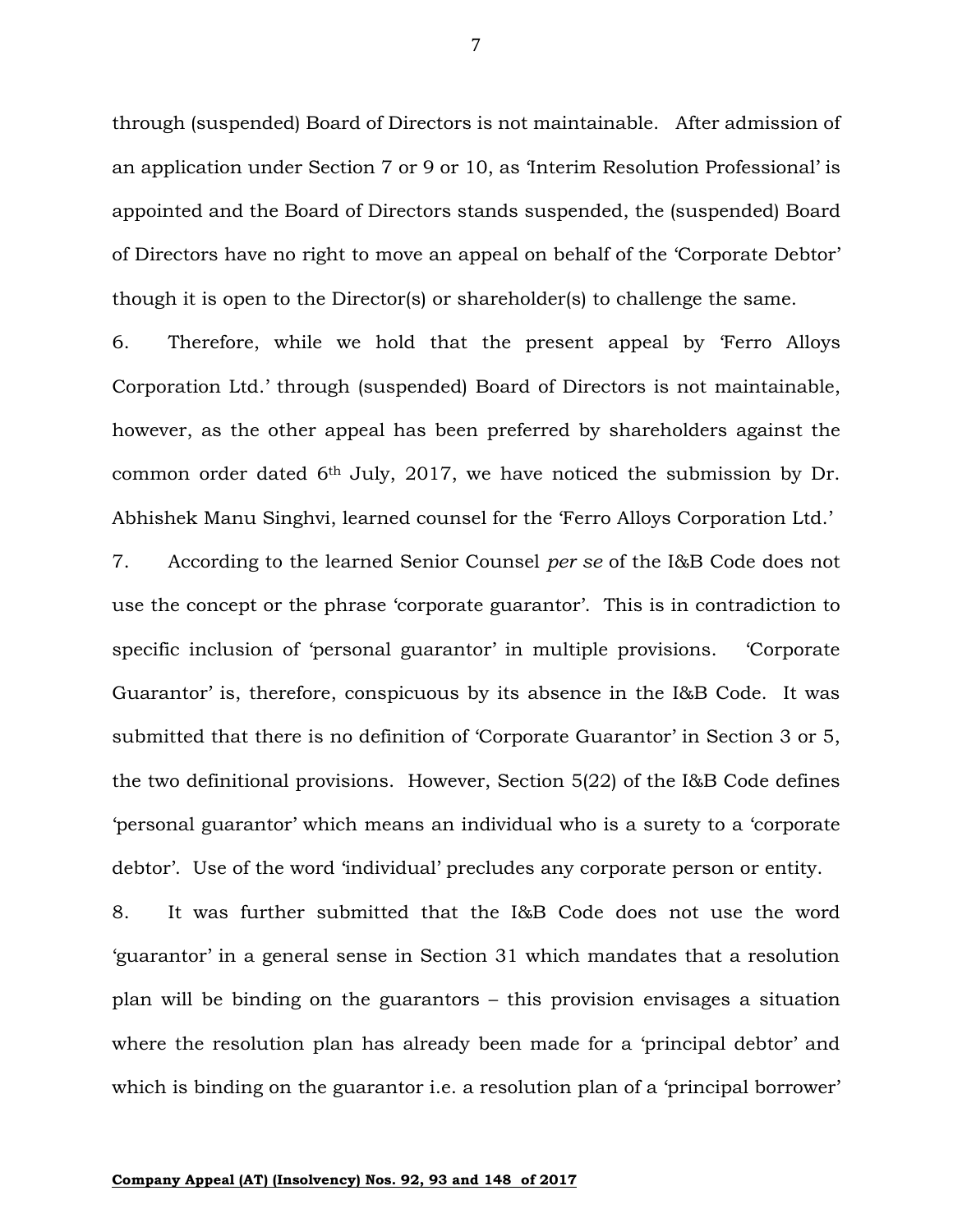is prior in time; Section 43(2) and 44 (1)(e) is giving beneficial preference by a corporate debtor to a guarantor. Therefore, according to him a combined reading of Section 3(8) – definition of 'corporate debtor' and Section 3(11) – definition of 'debt' and Section 5(8)(i) – definition of 'financial debt' would imply that a liability in respect of a guarantee would form part of financial debt, however, while this may be so, the word 'corporate guarantor' does not find mention in the I&B Code.

9. It was next contended without conceding that a 'corporate guarantor' is subsumed within the definition of a 'corporate debtor' under the I&B Code, an insolvency proceeding cannot be initiated first against the 'corporate guarantor' without having proceeded (and exhausted) against the 'principal debtor'. It was also submitted that this manner of proceeding in a bifurcated fashion against the 'corporate guarantor' on one hand and 'principal debtor' on the other hand in different fora i.e. the Adjudicating Authority & Debt Recovery Tribunal (DRT) respectively would cause an unimaginable set of inconsistencies, contradictions, errors. As an illustration while the 'principal debtor' may succeed in the proceedings before DRT, the 'guarantor' would stand wound-up in the meantime and a full insolvency framework being imposed upon it. Further, according to him, when an application under Section 7 of the I&B Code is admitted against the 'corporate guarantor', the moratorium under Section 14 shall only be against the proceedings initiated against the 'corporate guarantor', however, any proceedings going against the 'principal debtor' against the same liability/debt shall continue. This bifurcated process cannot be permitted in a suit or before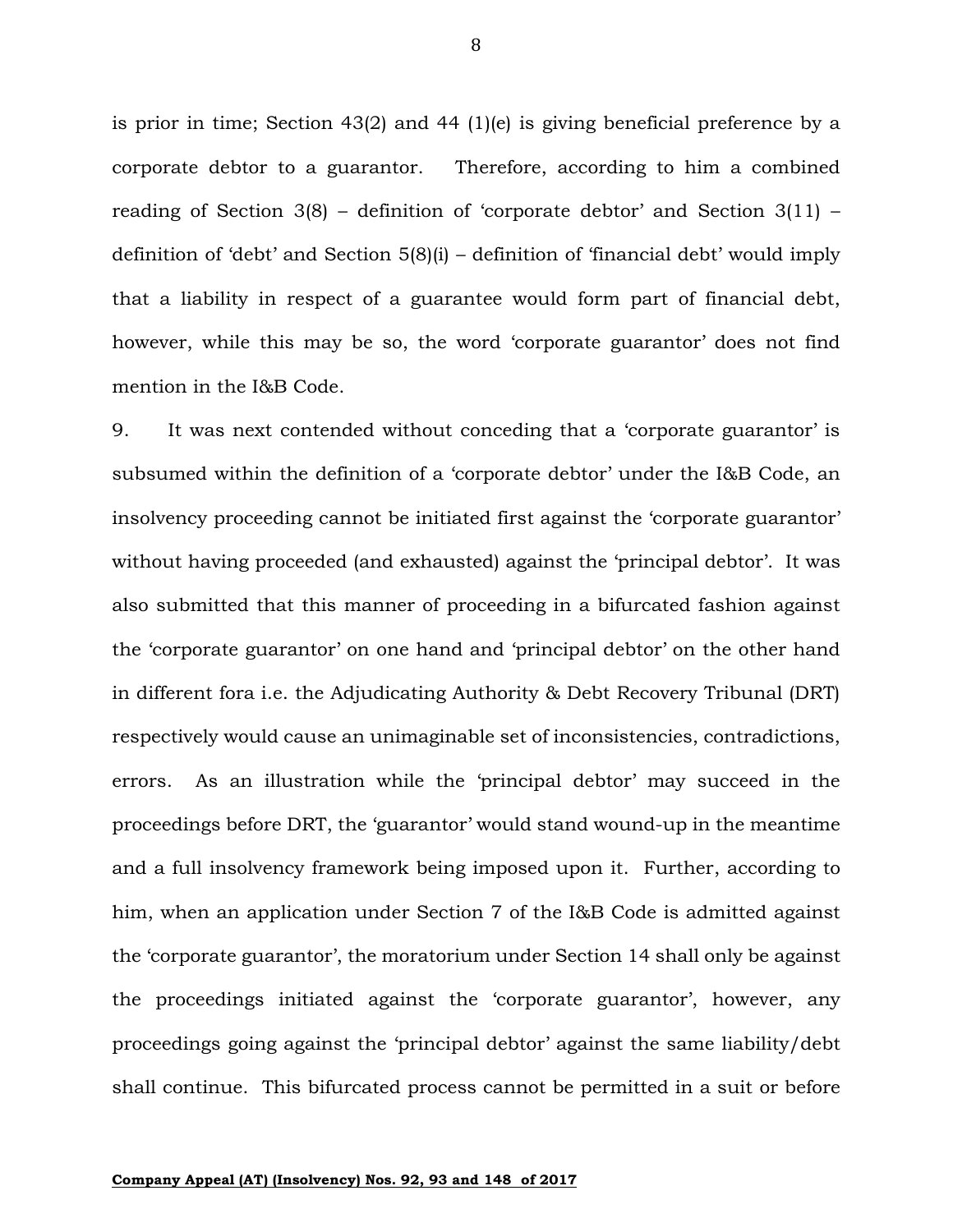the DRT and proceedings against both parties would have to be suspended. Learned Senior Counsel further submitted that the 'corporate guarantor' has to be at the very least accorded a comparable treatment to that of the 'principal debtor' ('principal borrower'). If the 'principal debtor' ('principal borrower') therefore has a claim for set off or a counterclaim or a serious dispute regarding the quantification of the debt, then an insolvency process commenced only against the 'corporate guarantor' would be unjust. Reference has been placed in the decision of the Court of Appeals in England (*John Rembelance v. Octagon Assets – [2009] EWCA Civ 581).* According to the learned Senior Counsel the principle followed and applied by the English Court is the flip side of the coextensive liability argument. If the guarantor has co-extensive liability then the least it should have to be allowed to have similar treatment as the 'principal debtor'.

10. It was submitted that simultaneously two applications under Section 7 of the I&B Code can be filed, one against the 'principal debtor' and the other against the 'corporate debtor'. According to the learned counsel there is no provision in the I&B Code for filing a simultaneous Section 7 of the I&B Code application against a 'principal debtor' as well as a 'corporate guarantor'. Thus, Section 7 application cannot be jointly filed against both the 'principal debtor' and the 'corporate guarantor'. It was also submitted that Section 7(1) enables a financial creditor to file an application for initiating corporate insolvency resolutions against one corporate debtor. This is evident from the use of the singular article 'a' before a 'corporate debtor'. According to him the I&B Code framework, the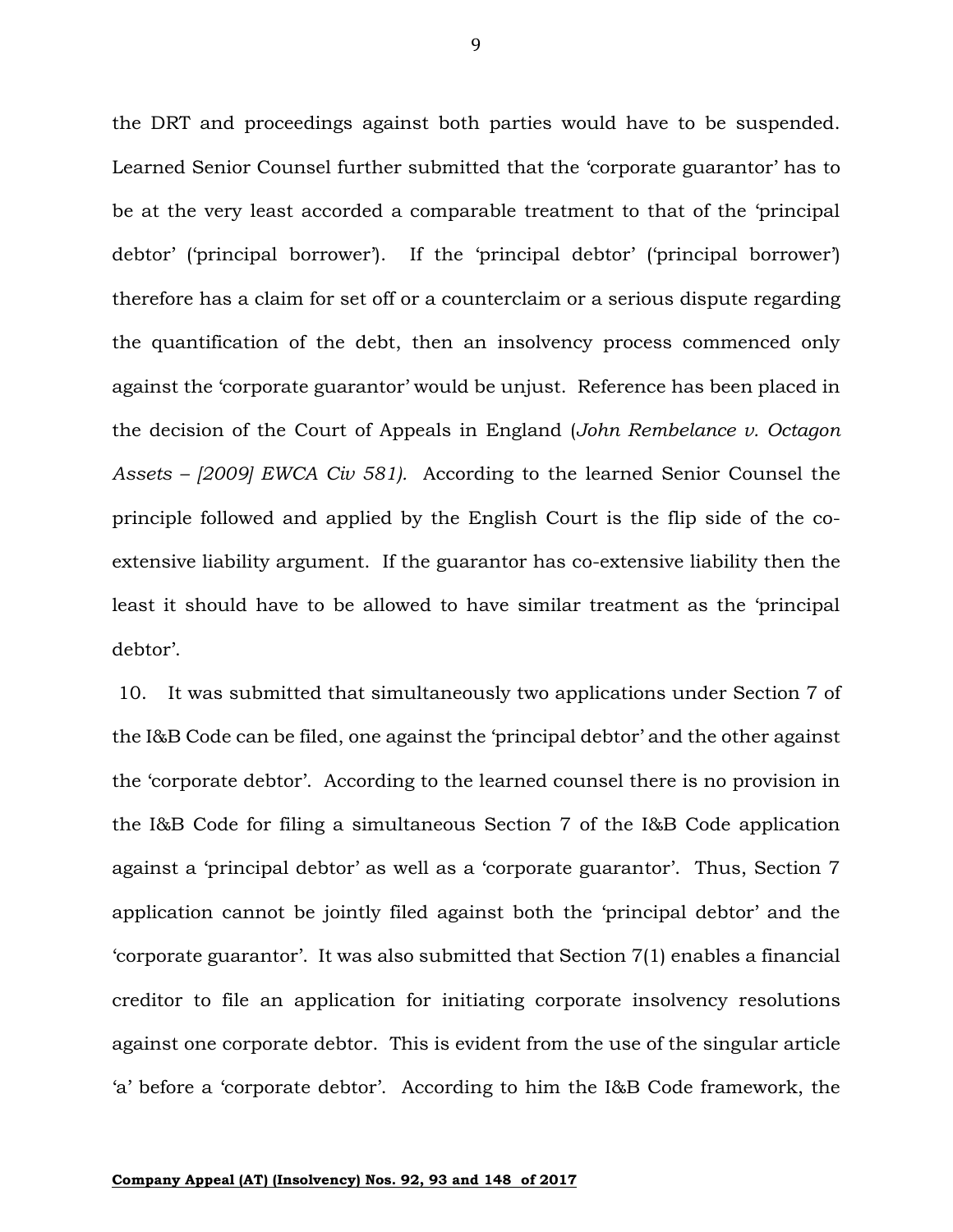interpretation of its provisions and keeping practical considerations in mind, the correct sequence would be to first proceed against (and exhaust) the 'principal debtor', failing which proceed against the 'corporate guarantor'.

#### **'Bank of India'**

11. The Bank of India, on its behalf and on behalf of other members Banks of its association, has made wide claim that the consortium being a prior and first charge holder, its right could not be defeated by the respondent – 'Rural Electrification Corporation Limited', which not only was a subsequent guarantee-holder but even its authenticity of its guarantee was liable to be adjudicated. It was further submitted that the consortium of Banks are necessary and proper party, more so, the terms of the scheme under Sections 27 and 28 of the I&B Code ought not to be ignored more particularly as the process was sought against the 'guarantor' and the resolution process cannot be achieved without bringing all creditors together.

12. However, aforesaid submission cannot be accepted at the stage of admission of an application under Section 7, as there is no need to implead any person or party (respondent) at the initial stage, except the 'corporate debtor', who owes the 'debt' and because of 'default' the application under Section 7 is filed.

13. The Hon'ble Supreme Court in *'Innoventive Industries Ltd. (supra)'* has observed and held as follows:

*"28. When it comes to a financial creditor triggering the process, Section 7 becomes relevant. Under the Explanation to* 

#### **Company Appeal (AT) (Insolvency) Nos. 92, 93 and 148 of 2017**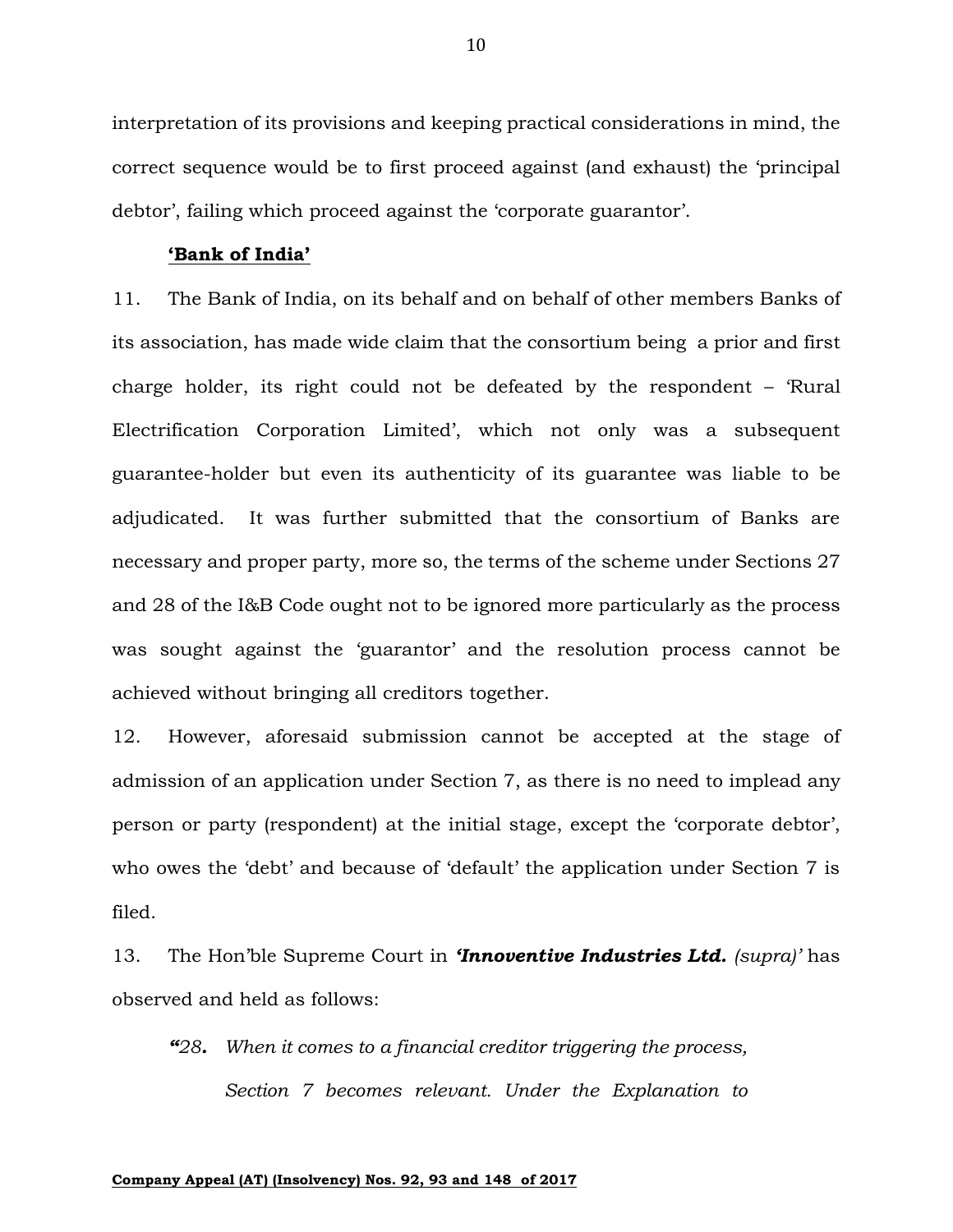*Section 7(1), a default is in respect of a financial debt owed to any financial creditor of the corporate debtor — it need not be a debt owed to the applicant financial creditor. Under Section 7(2), an application is to be made under sub-section (1) in such form and manner as is prescribed, which takes us to the Insolvency and Bankruptcy (Application to Adjudicating Authority) Rules, 2016. Under Rule 4, the application is made by a financial creditor in Form 1 accompanied by documents and records required therein. Form 1 is a detailed form in 5 parts, which requires particulars of the applicant in Part I, particulars of the corporate debtor in Part II, particulars of the proposed interim resolution professional in Part III, particulars of the financial debt in Part IV and documents, records and evidence of default in Part V. Under Rule 4(3), the applicant is to dispatch a copy of the application filed with the adjudicating authority by registered post or speed post to the registered office of the corporate debtor. The speed, within which the adjudicating authority is to ascertain the existence of a default from the records of the information utility or on the basis of evidence furnished by the financial creditor, is important. This it must do within 14 days of the receipt of the application. It is at the stage of Section 7(5),*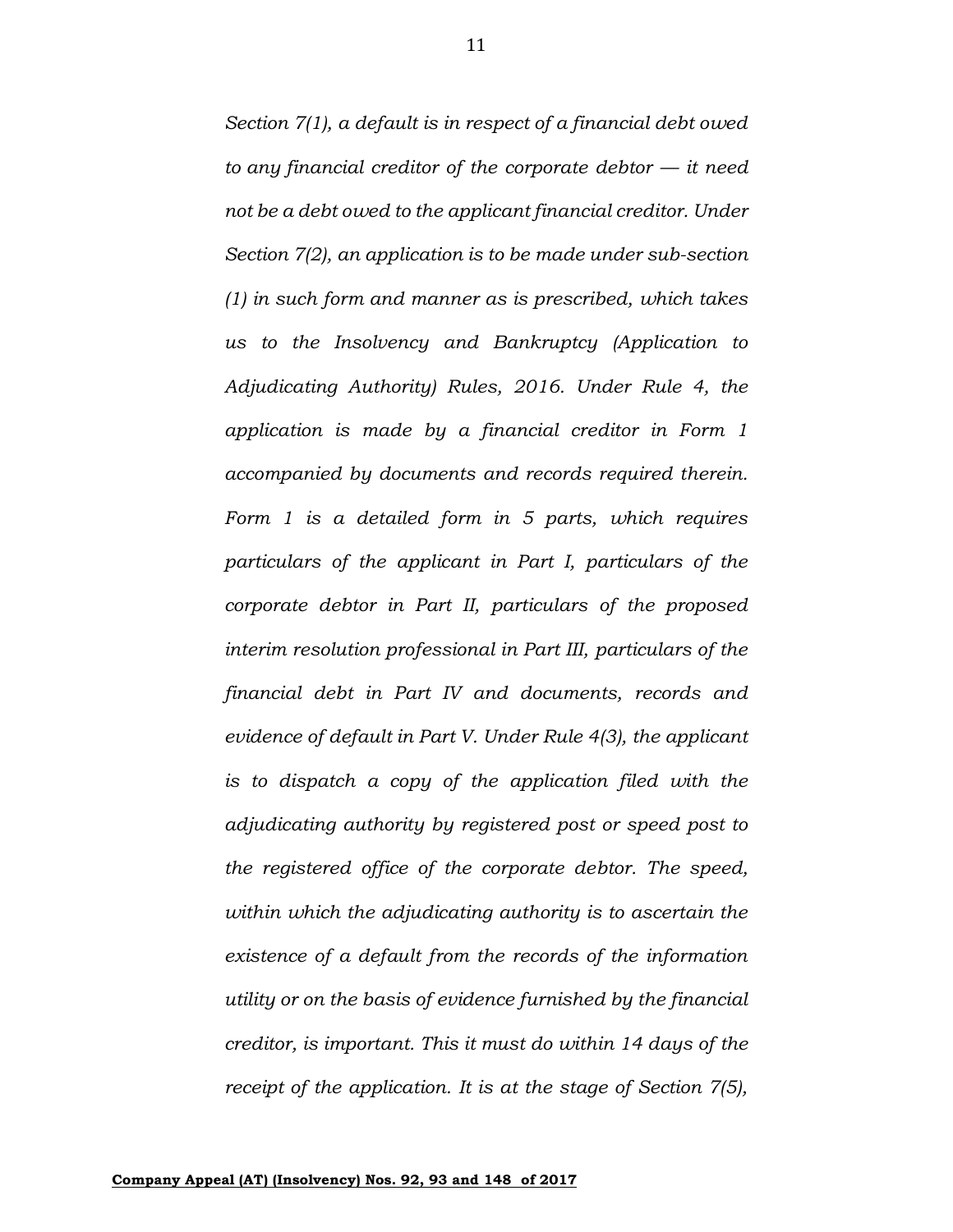*where the adjudicating authority is to be satisfied that a default has occurred, that the corporate debtor is entitled to point out that a default has not occurred in the sense that the "debt", which may also include a disputed claim, is not due. A debt may not be due if it is not payable in law or in fact. The moment the adjudicating authority is satisfied that a default has occurred, the application must be admitted unless it is incomplete, in which case it may give notice to the applicant to rectify the defect within 7 days of receipt of a notice from the adjudicating authority. Under sub-section (7), the adjudicating authority shall then communicate the order passed to the financial creditor and corporate debtor within 7 days of admission or rejection of such application, as the case may be*."

14. Therefore, it is clear that if the Adjudicating Authority is satisfied that there is a 'debt' and 'default' and otherwise if the application is in order is bound to admit the application. It is a 'corporate debtor' who can only point out that it does not owe any debt either in law or in fact, which is not the case of the 'corporate debtor'. 'Corporate debtor' can also take a plea that the application has been filed by a person who is not a 'financial creditor' but such issue having not raised, the consortium of banks have no role to play at the time of admission of application under Section 7 of the I&B Code. The role of banks comes if they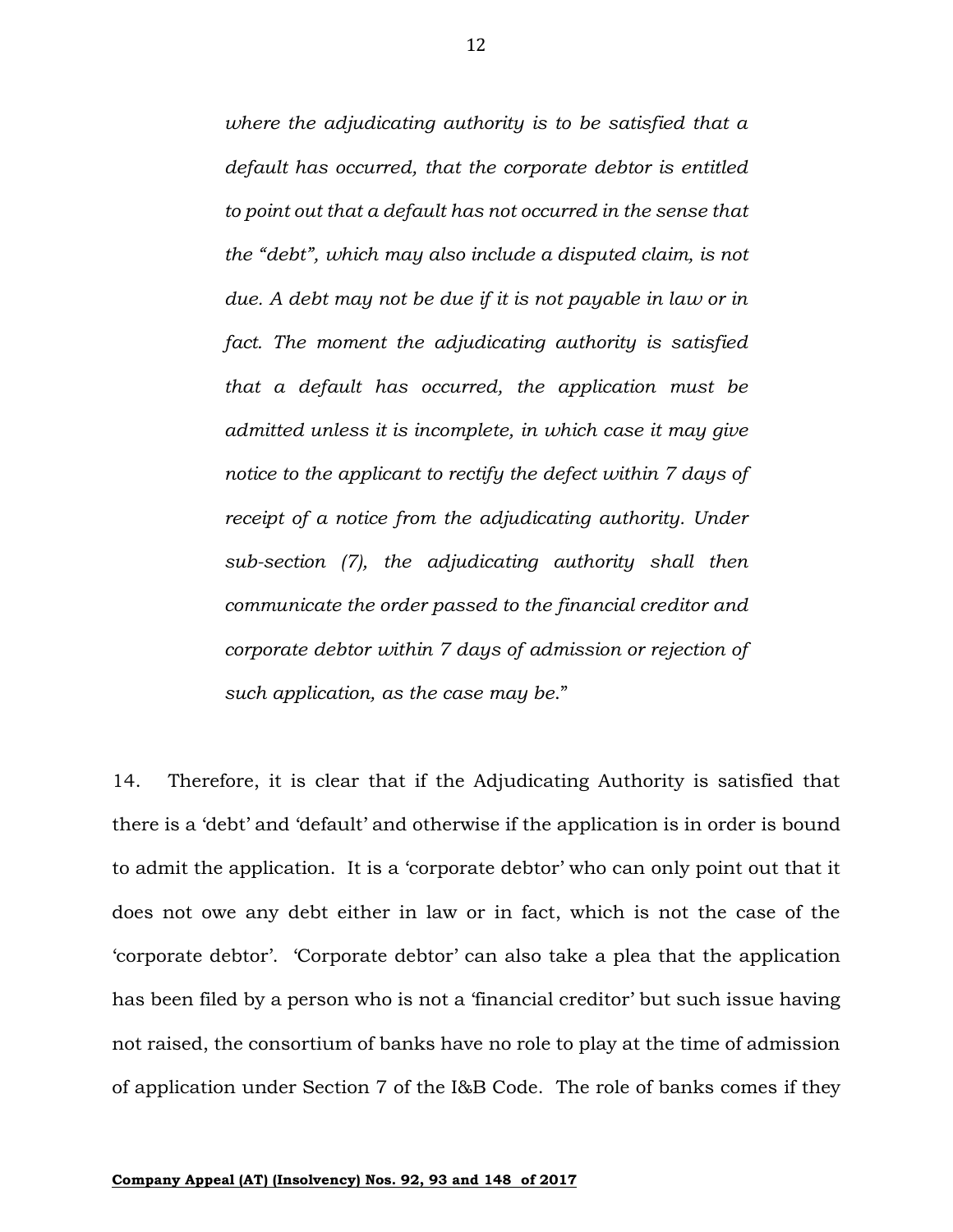file claim after the admission of an application and when they are accepted as a 'financial creditors' and made members of the 'Committee of Creditors' in terms of Sections 27 and 28 of the I&B Code. Such claims are looked into by the 'Resolution Professional' only after admission of the application under Section 7 or 9 or 10 and the order of moratorium was passed by the Adjudicating Authority.

15. Therefore, the appeal at the instance of 'Bank of India' on its behalf and member banks of the consortium being on merit is fit to be rejected.

#### **'Raj Bahadur Shree Ram and Company Pvt. Ltd.'**

16. The other appellant – 'Raj Bahadur Shree Ram and Company Pvt. Ltd.' is a promoter and shareholder of 'Ferro Alloys Corp. Ltd.' (Corporate Debtor). The appeal at his instance being maintainable, in fact we have heard Dr. Abhishek Manu Singhvi with regard to the larger issue raised by him regarding the maintainability of the petition under Section 7 against the 'corporate guarantor'. 17. In the individual appeal preferred by the promoter, the main ground taken is that there is a dispute about the amount of 'debt'.

18. According to the learned counsel for the promoter, the notice for invocation of guarantee on the basis of calculation, after which an amount of Rs.564,63,50,544 had been calculated by the 'Rural Electrification Corporation Limited'. The other ground taken is that the 'Rural Electrification Corporation Limited' (Financial Creditor) had issued notice earlier on 27<sup>th</sup> October, 2015 for invocation of 'corporate guarantee' which is also the basis of approaching the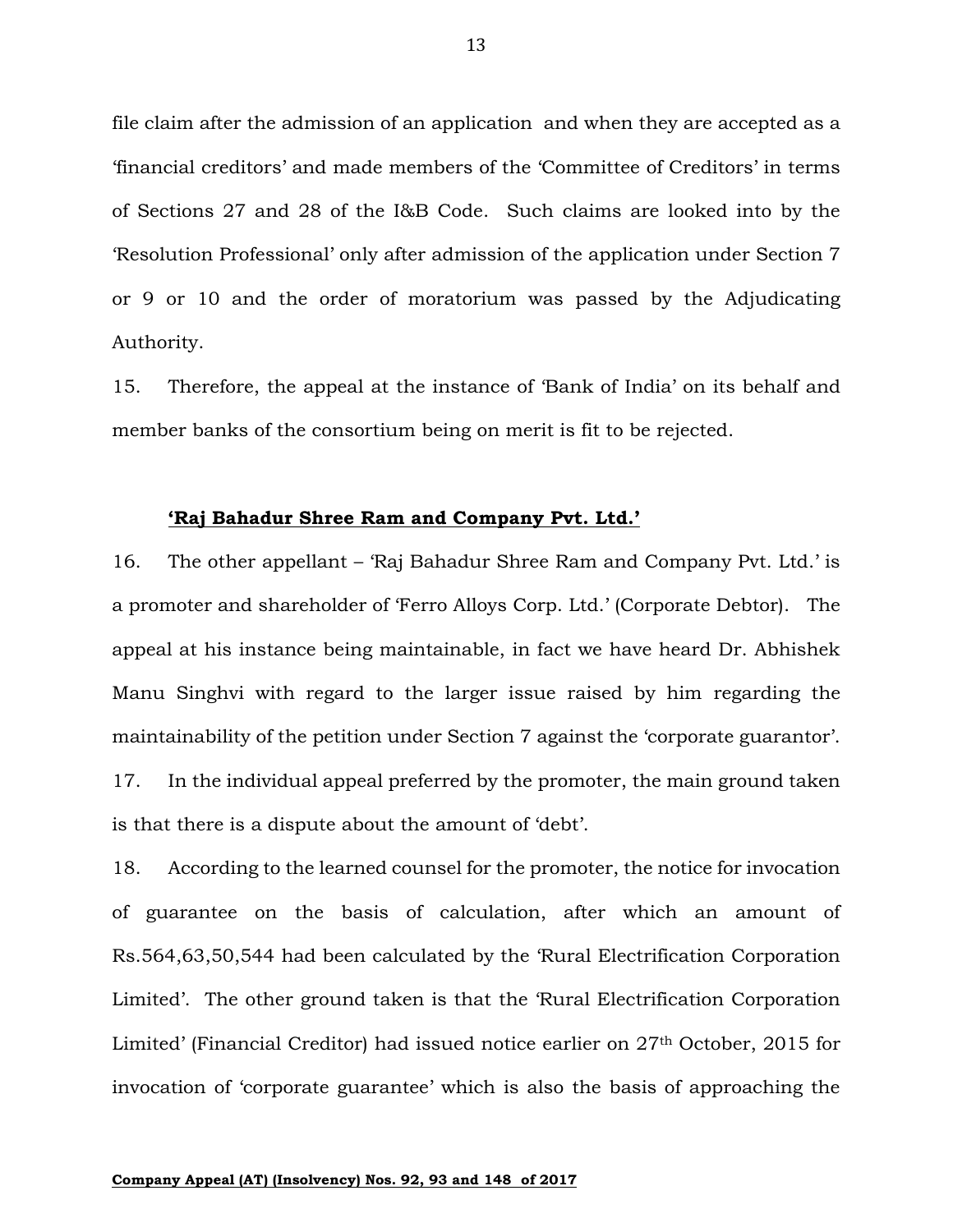Adjudicating Authority after two years. It is submitted that the 'financial creditor' approached the Adjudicating Authority resultant of failure before various other judicial forums where the amount has already been disputed by the 'corporate debtor' in pursuance to the revocation of the 'corporate guarantee' and 'financial creditor' has failed to provide the 'corporate debtor' relevant documents which were referred in their notice.

19. However, the aforesaid grounds cannot be considered at the time of an application under Section 7, in view of the decision of the Hon'ble Supreme Court in *'Innoventive Industries Ltd. (supra)'* in paragraphs 28 and 29 etc. as referred to above as per which it is to be seen that there is a 'debt' or 'default' committed by the 'corporate debtor'. Mere dispute of quantum of amount cannot be a ground and that too can be taken at the stage of admission. If the 'debt' is more than one lakh and there is a 'default', the application to be admitted. The Adjudicating Authority not being a court of law or Tribunal and 'corporate insolvency resolution process' being not a litigation as held by this Appellate Tribunal in *"Binani Industries* 

### *Limited vs. Bank of Baroda & Anr. etc. – Company Appeal (AT)(Insolvency) No.*

*82 of 2018 etc.",* we hold that the Adjudicating Authority has no jurisdiction to decide any disputed question or claim based on evidence and at the stage of admission is only required to satisfy itself about existence of debt or not and if it is more than Rupees One Lakh and party has defaulted, and otherwise the application is complete, the Adjudicating Authority is required to admit the application.

14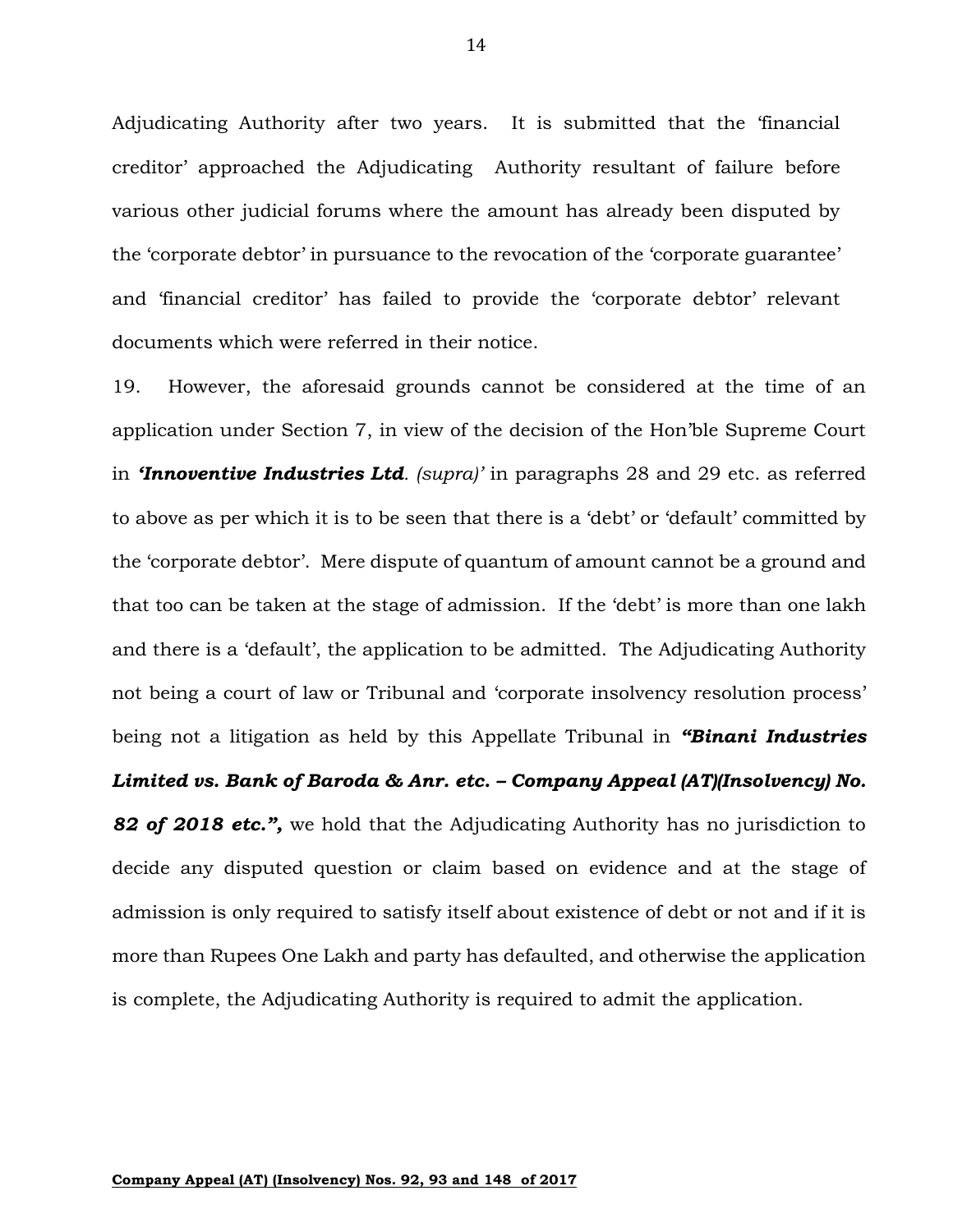20. Therefore, the ground taken by Raj Bahadur Shree Ram and Co. Pvt. Ltd. (Promoter) against the order of the Adjudicating Authority dated  $6<sup>th</sup>$  July, 2017 is fit to be rejected.

21. The only question arises for determination in this appeal is whether the application under Section 7 of the I&B Code is maintainable against the 'corporate guarantor' without initiation of 'corporate insolvency resolution process' against the 'principal borrower' ('principal debtor').

#### **FACTS OF THE CASE**

22. The respondent – Rural Electrification Corporation Limited (financial creditor) sanctioned loan aggregating Rs.517.90 crores to FACOR Power Limited (principal borrower), a company incorporate under the Companies Act, 1956 under the 'Loan Agreement' dated 22nd May, 2009 (Rs. 140 crores); on 29th October, 2010 (Rs. 257.68 crores); on 28th June, 2013 (Rs. 69.36 crores) and on 12th November, 2014 (Rs. 50.86 crores) and disbursed an amount aggregating to Rs. 510.97 crores on various dates. For securing the above mentioned loan facility extended by the 'financial creditor' to 'FACOR Power Limited' ('corporate debtor' – 'corporate guarantor') a 'Corporate Guarantee Agreement' was signed and executed guarantee documents in favour of the 'financial creditor' on 24th August, 2009, as revised on  $29<sup>th</sup>$  October, 2010,  $21<sup>st</sup>$  June, 2013 and again on 22nd January, 2015.

23. 'Ferro Alloys Corporation Limited' ('corporate guarantor' – 'corporate debtor') as also borrower pledged 15,10,74,299 physical shares and 4,69,85,631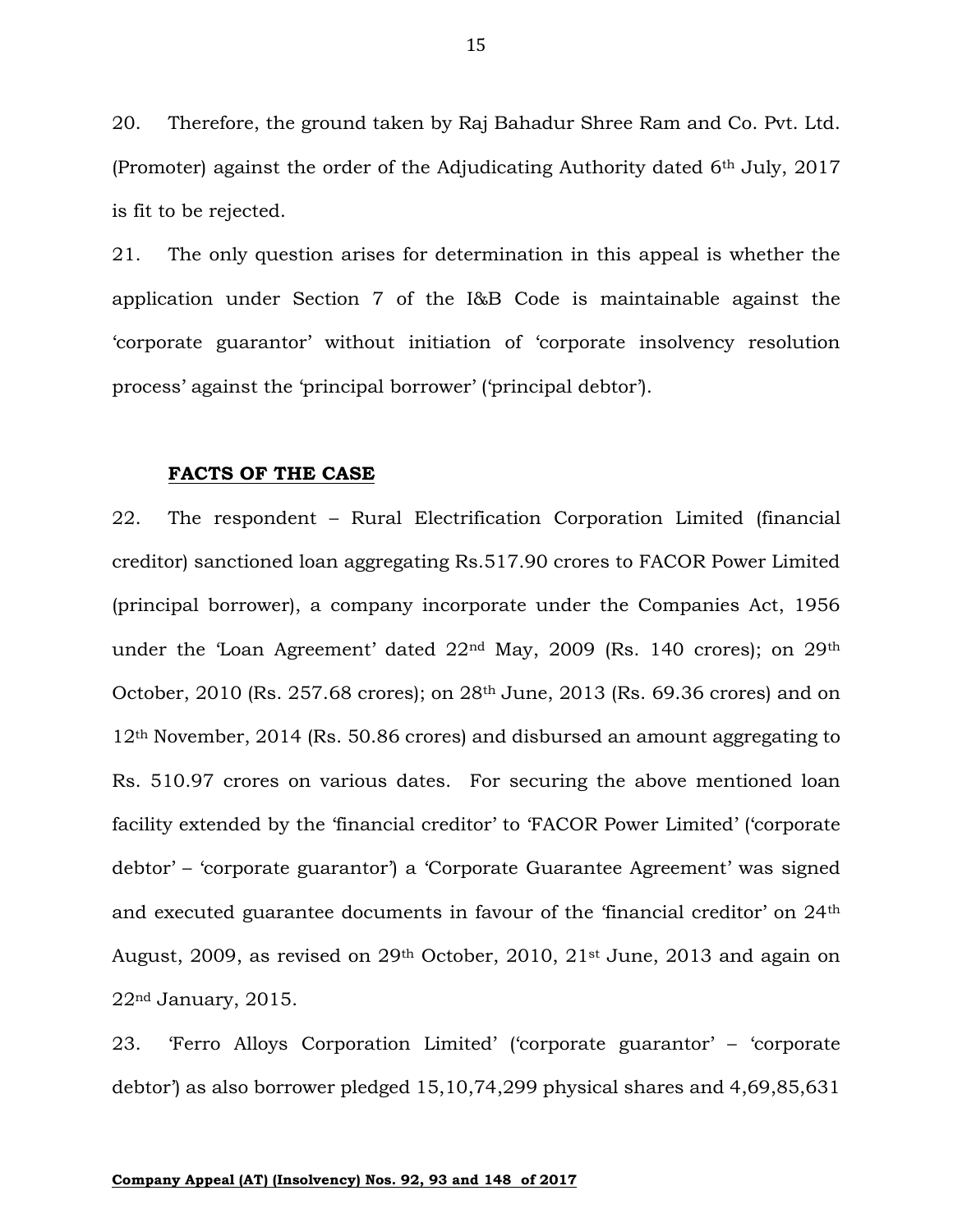Demat shares of 'FACOR Power Limited' totaling to 19,80,59,930 shares through various deeds in favour of the 'financial creditor'. The case of the 'financial creditor' was that M/s. FACOR Power Limited (principal borrower) defaulted in making repayment of dues and the account of M/s. FACOR Power Limited has since been classified as Non-Performing Asset (NPA). In view of the defaults committed in the repayment of loan, as per the terms and conditions of the 'Loan Agreement' and other financing documents, the 'financial creditor' recalled the facilities on 1st October, 2015 and demanded the entire amount of loan, interest and all other amounts due in respect thereof. Despite receipt of the same, no payment was made to the 'financial creditor'. M/s. FACOR Power Limited (principal borrower) has admitted its liability to the extent of Rs. 604,99,91,539/ as on 31st March, 2016 in the audited balance-sheet for the financial year 2015-16. The 'corporate guarantor' – Ferro Alloys Corporation Limited in its audited balance-sheet for the financial year 2015-16 has acknowledged the debt to the tune of Rs.517.90 crores. The copy of the audited balance-sheet of the 'Ferro Alloys Corporation Limited' was also enclosed along with the application under Section 7 of the I&B Code (Form-1).

24. On being default in making the payment of the debt amount by the 'principal borrower', the 'financial creditor' invoked the corporate guarantee of the 'Ferro Allows Corporation Limited' and called upon the 'Ferro Alloys Corporation Limited' ('corporate guarantor') to pay forthwith the amount due and payable by the 'M/s. FACOR Power Limited' (principal borrower') amounting to Rs.564,63,50,544/- as on 30th September, 2015 along with future interest within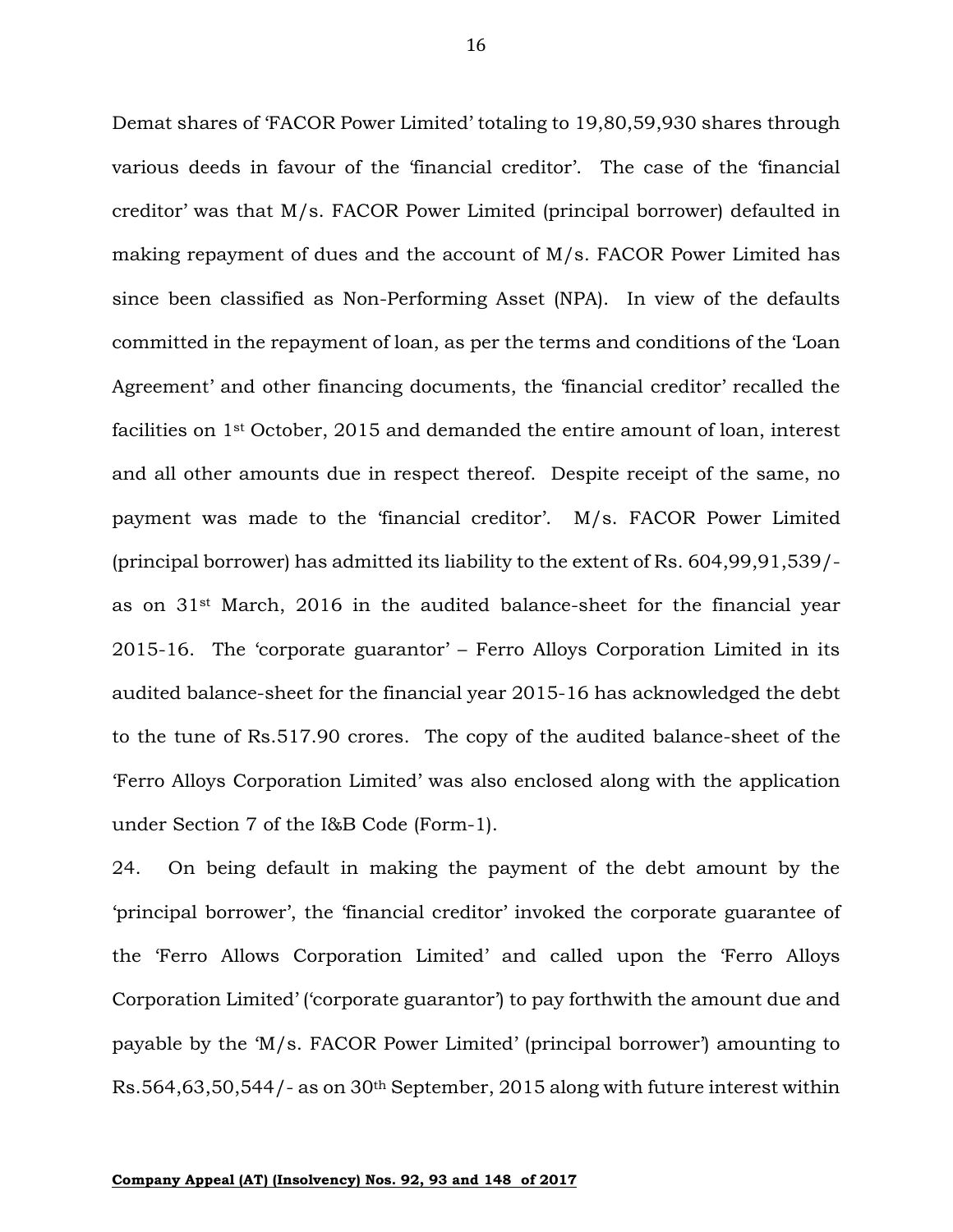a period of 21 days. M/s. Ferro Alloys Corporation ('corporate guarantor') issued a reply dated 26th November, 2015 but failed and neglected to pay the above sum.

25. The 'financial creditor' pleaded that the 'corporate guarantee' furnished by 'Ferro Alloys Corporation Limited' is an unconditional, continuing and irrevocable guarantee. As per the terms of the guarantee, the obligation of guarantor is separate, independent and is that of primary obligor and not merely as surety, on a full indemnity basis to indemnify the 'financial creditor'. The 'corporate guarantee' provided by the 'Ferro Alloys Corporation Limited' is joint and several and co-extensive with that of the principal debtor and can be invoked even without exhausting the remedies against the principal debtor. Similar plea was taken before the Adjudicating Authority. The Adjudicating Authority taking into consideration the fact that there is a 'debt' and 'default' and the application under Section 7 being complete admitted the application by the impugned order dated 6th July, 2017.

26. We have heard the learned counsel for the parties and perused the record. The position of law is manifested in the I&B Code including the definitions which require harmonious and purposeful reading and reasoning.

27. The term **'corporate person'**, defined under Section 3(7) of the I&B Code, is as under :

> *"(7) "corporate person" means a company as defined in clause (20) of section 2 of the Companies Act, 2013, a limited liability partnership, as defined in clause (n) of*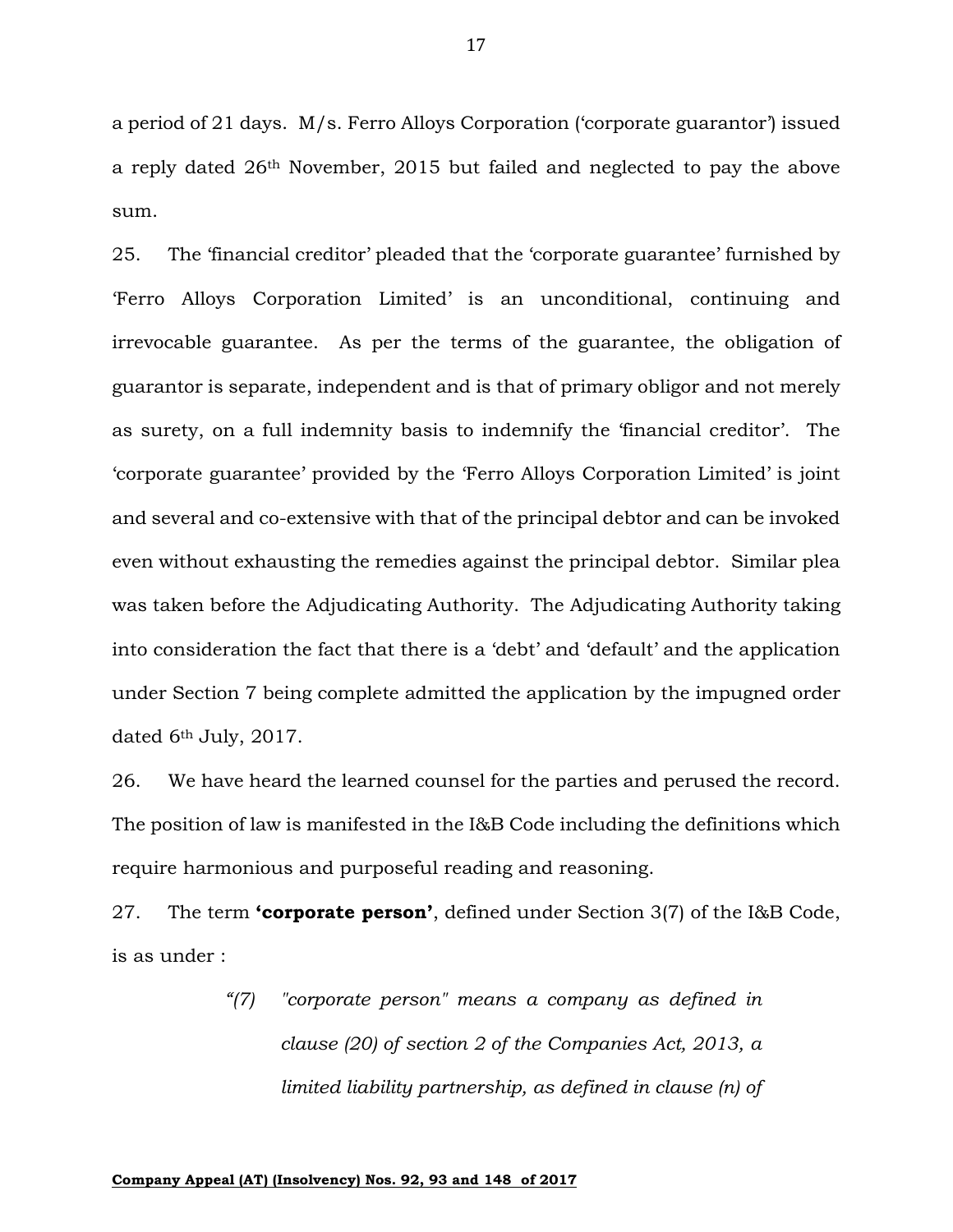*sub-section (1) of section 2 of the Limited Liability Partnership Act, 2008, or any other person incorporated with limited liability under any law for the time being in force but shall not include any financial service provider;"*

Insolvency Resolution Process under Section 7 of the I&B Code can be initiated against the guarantor who is a 'corporate person' and who by operation of law *ipso facto* becomes a 'corporate debtor' by satisfying the ingredients of the terms as defined under Section 3(8).

The term of **'corporate debtor'** which is defined under Section 3(8) means a 'corporate person' who owes a debt to any person, as quoted below:

> *"(8) "corporate debtor" means a corporate person who owes a debt to any person;"*

The term '**debt'**, as used in Section 3(8) is defined under Section 3(11) of the Code, is as under:

> *"(11) "debt" means a liability or obligation in respect of a claim which is due from any person and includes a financial debt and operational debt;"*

As per Section 3(8), the term '**corporate debtor'** can be a debtor who may be any person. The term '**person'**, defined under Section 3(23), is as under:

- *(23) "person" includes—*
	- *(a) an individual;*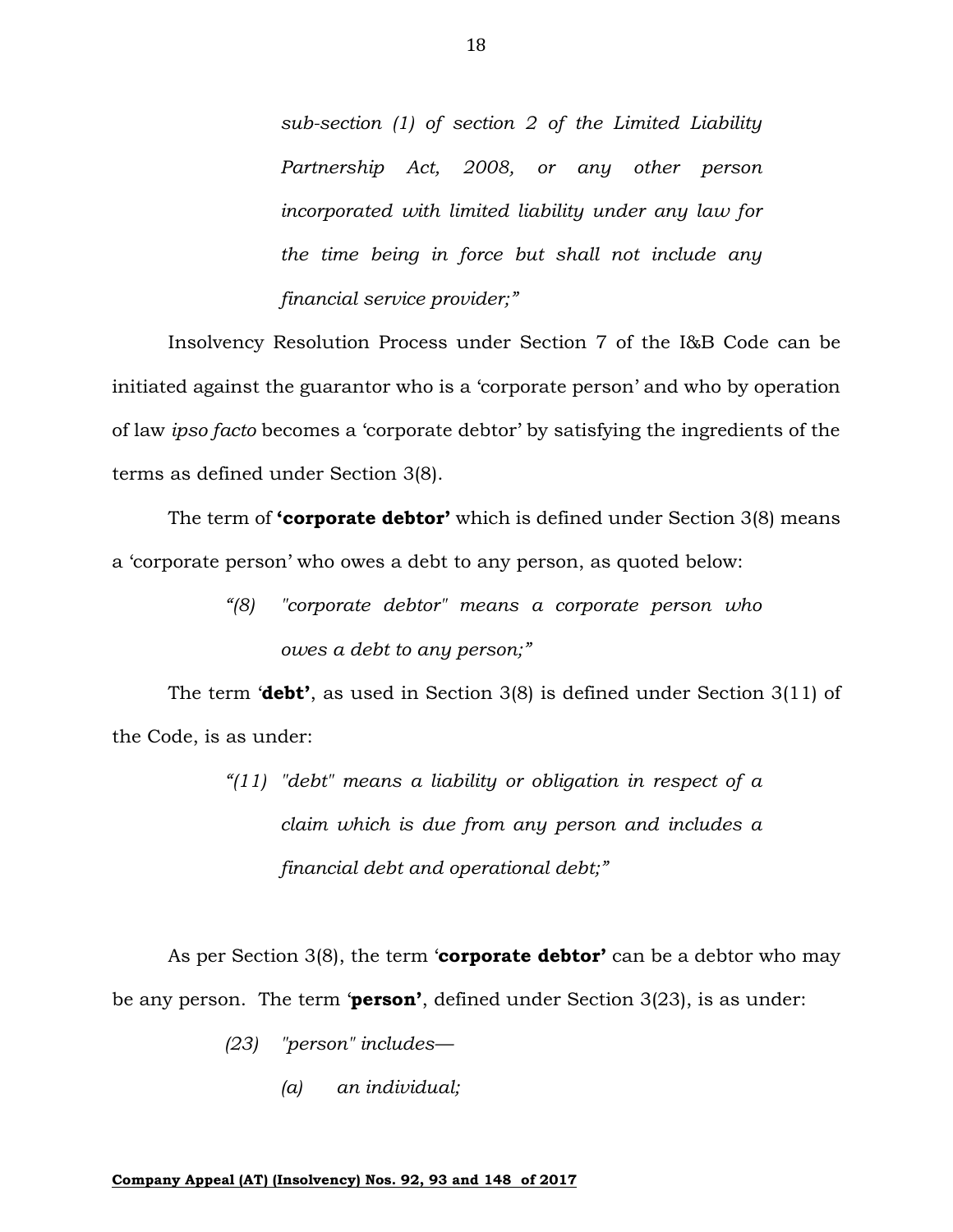- *(b) a Hindu Undivided Family;*
- *(c) a company;*
- *(d) a trust;*
- *(e) a partnership;*
- *(f) a limited liability partnership; and*
- *(g) any other entity established under a statute, and includes a person resident outside India;"*

Thus, a 'corporate debtor' must be a 'corporate person', [Section 3(7)] who owes a 'debt' [Section 3(11)], to any person [Section 3(23)]. The 'debt' as used in Section 3(8) has to be a 'debt' defined under Section 3(11) as quoted above. It must be the 'liability' or 'obligation' in respect of a 'claim' [Section 3(6)] which is due from any person [Section 3(23)] – which means even a corporate entity and shall include 'financial debt' and 'operational debt' as defined under section 5(8) and 5(21) as quoted hereunder:

- *(6) "claim" means—*
	- *(a) a right to payment, whether or not such right is reduced to judgment, fixed, disputed, undisputed, legal, equitable, secured or unsecured;*
	- *(b) right to remedy for breach of contract under any law for the time being in force, if such breach*

19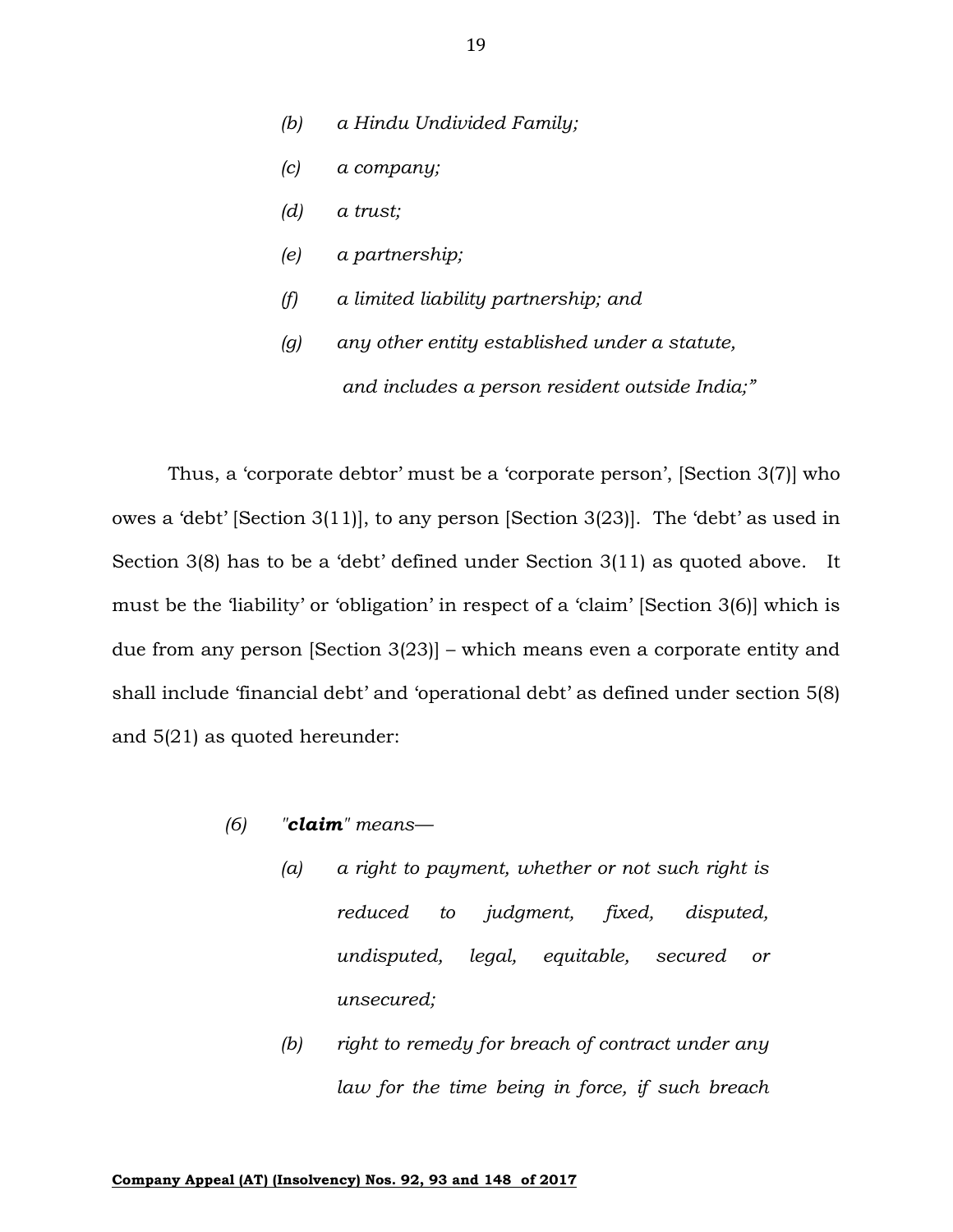*gives rise to a right to payment, whether or not such right is reduced to judgment, fixed, matured, unmatured, disputed, undisputed, secured or unsecured;*

- *(8) "financial debt" means a debt alongwith interest, if any, which is disbursed against the consideration for the time value of money and includes—*
	- *(a) money borrowed against the payment of interest;*
	- *(b) any amount raised by acceptance under any acceptance credit facility or its de-materialised equivalent;*
	- *(c) any amount raised pursuant to any note purchase facility or the issue of bonds, notes, debentures, loan stock or any similar instrument;*
	- *(d) the amount of any liability in respect of any lease or hire purchase contract which is deemed as a finance or capital lease under the Indian Accounting Standards or such other accounting standards as may be prescribed;*
	- *(e) receivables sold or discounted other than any receivables sold on nonrecourse basis;*
	- *(f) any amount raised under any other transaction, including any forward sale or purchase*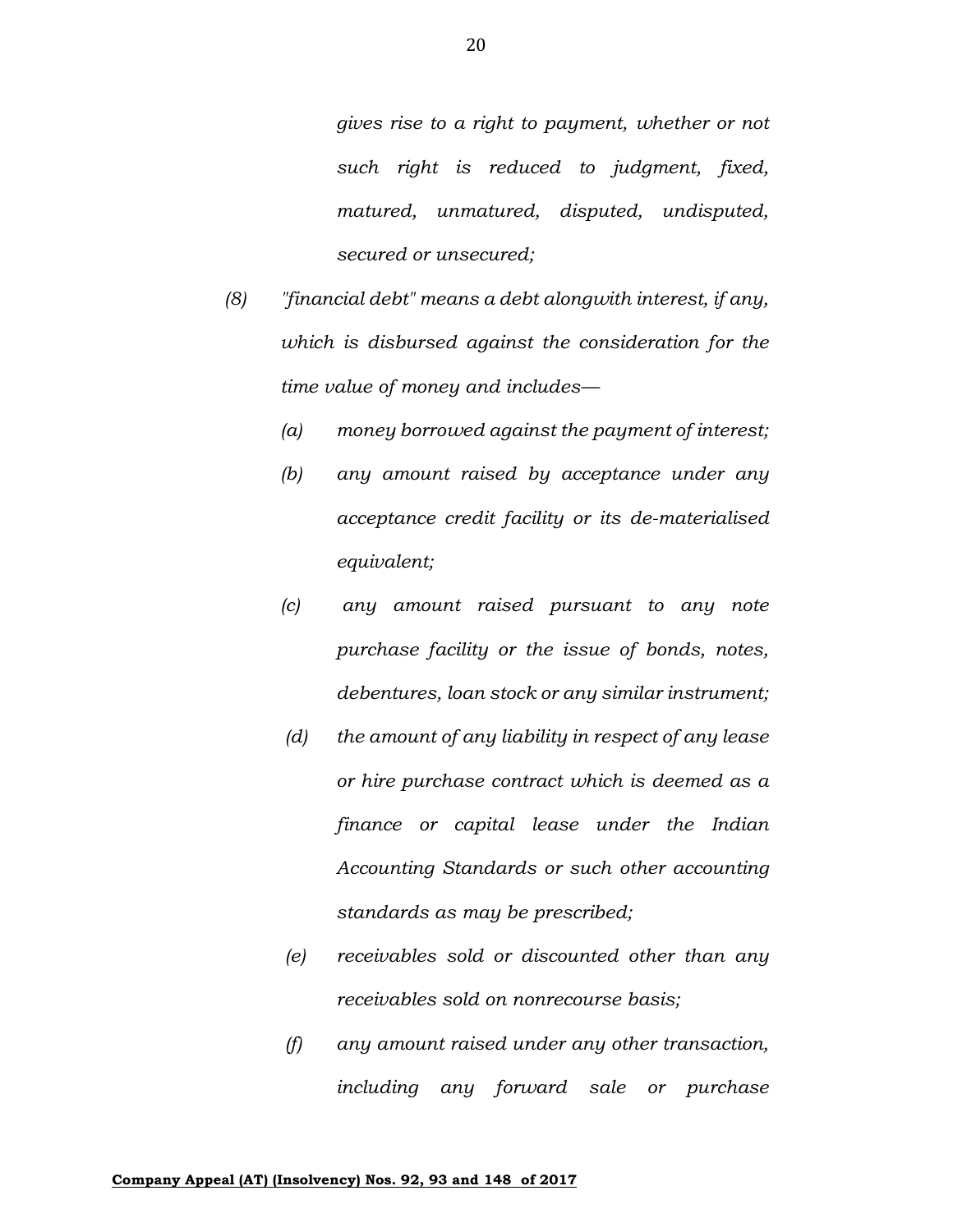*agreement, having the commercial effect of a borrowing;* 

- *(g) any derivative transaction entered into in connection with protection against or benefit from fluctuation in any rate or price and for calculating the value of any derivative transaction, only the market value of such transaction shall be taken into account;*
- *(h) any counter-indemnity obligation in respect of a guarantee, indemnity, bond, documentary letter of credit or any other instrument issued by a bank or financial institution;* 
	- *(i) the amount of any liability in respect of any of the guarantee or indemnity for any of the items referred to in subclauses (a) to (h) of this clause;*
- *(21) "operational debt" means a claim in respect of the provision of goods or services including employment or a debt in respect of the repayment of dues arising under any law for the time being*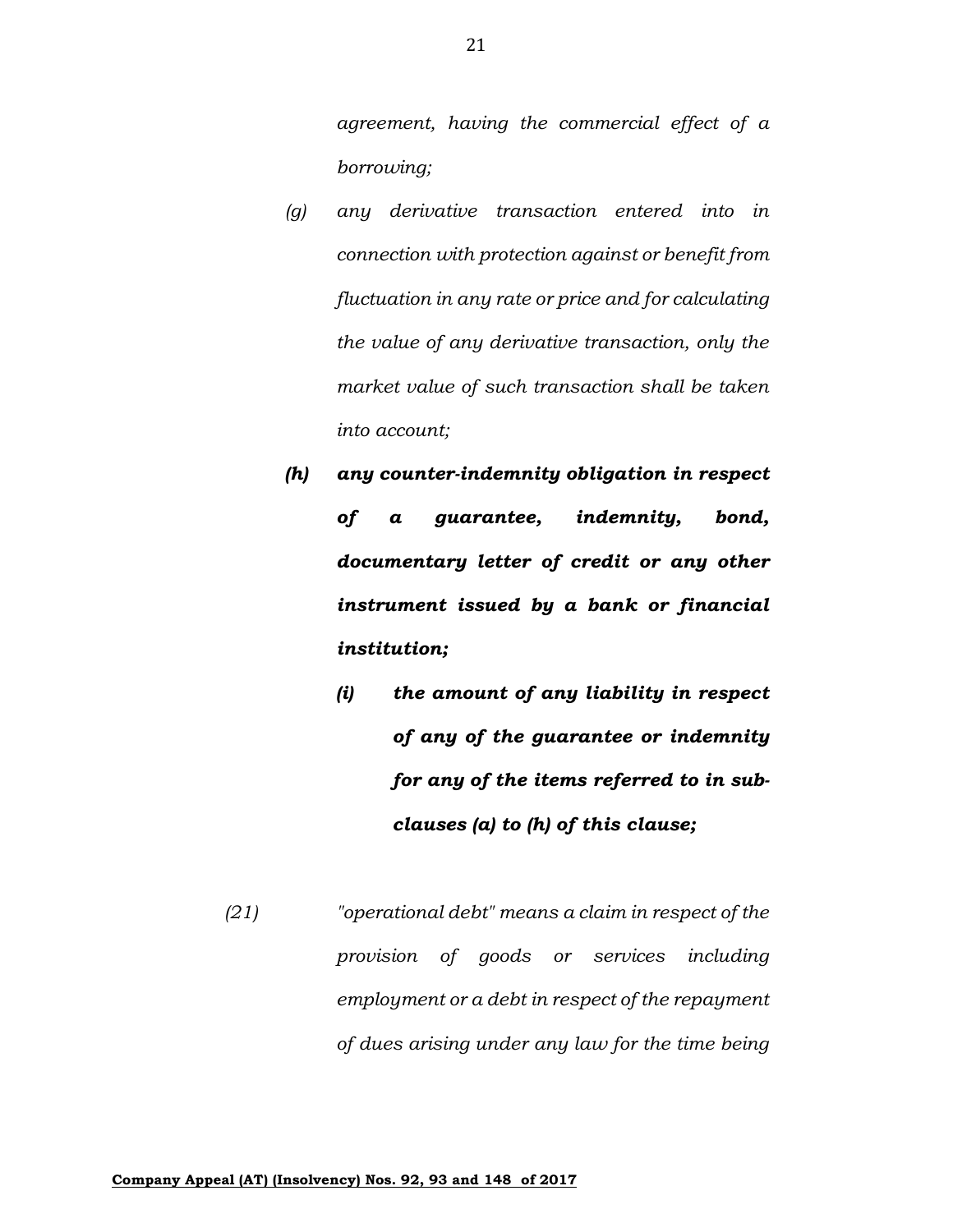*in force and payable to the Central Government, any State Government or any local authority;*

'Corporate Insolvency Resolution Process' under Section 7 of the I&B Code can be initiated by a **'financial creditor'**. Section 7(1) reads as under:

> 7.(1) *A financial creditor either by itself or jointly with other financial creditors may file an application for initiating corporate insolvency resolution process against a corporate debtor before the Adjudicating Authority when a default has occurred.*

> > *Explanation.— For the purposes of this subsection, a default includes a default in respect of a financial debt owed not only to the applicant financial creditor but to any other financial creditor of the corporate debtor."*

Section 3(10) defines '**creditor'** as under :

*(10) "creditor" means any person to whom a debt is owed and includes a financial creditor, an operational creditor, a secured creditor, an unsecured creditor and a decreeholder;*

The term **'financial creditor'** is defined under Section 5(7) which reads as under: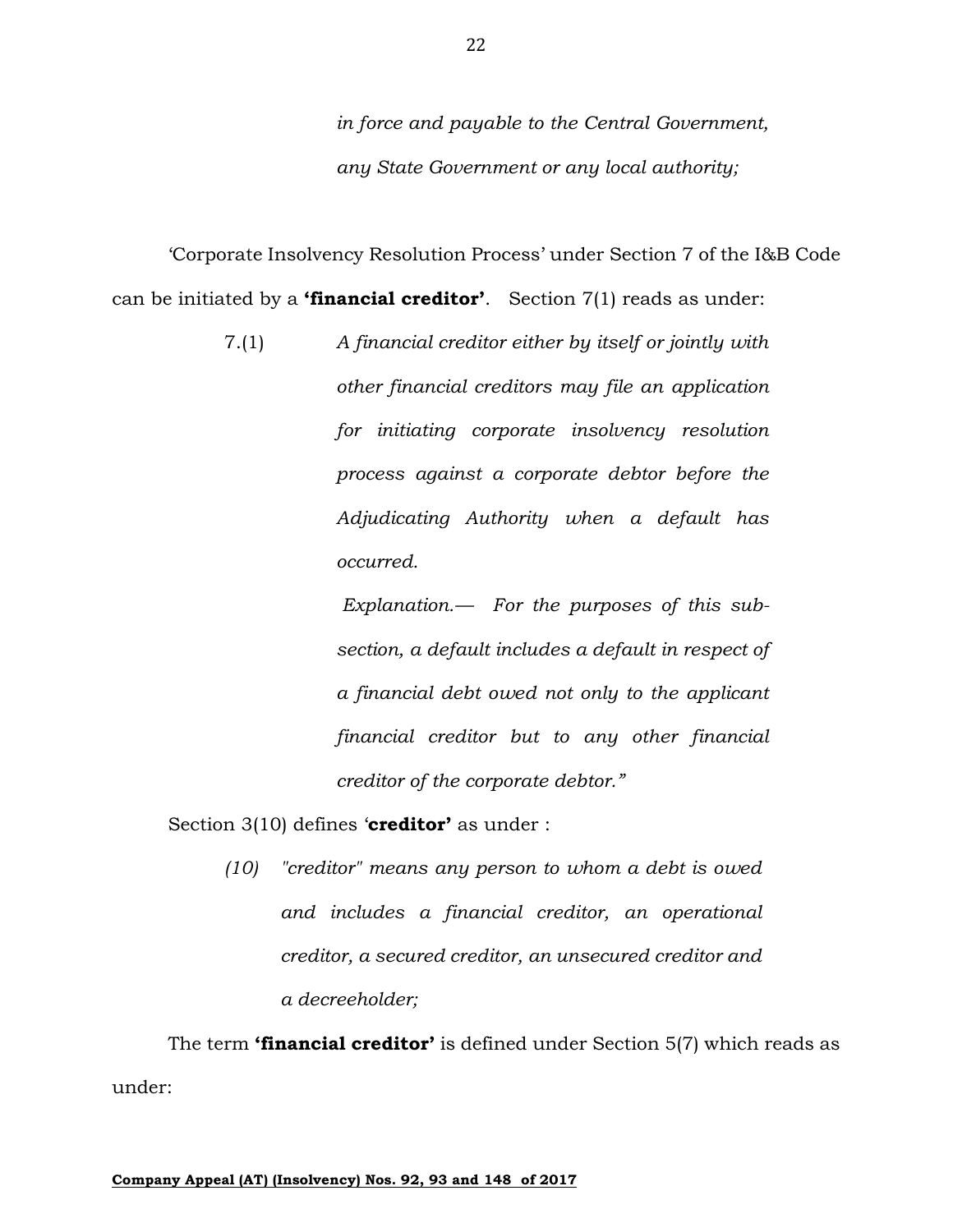(7) *"financial creditor" means any person to whom a financial debt is owed and includes a person to whom such debt has been legally assigned or transferred to;*

The term '**default'** is defined under Section 3(12) which encompasses default, both by principal borrower and principal guarantor, which reads as under:

> *(12) "default" means non-payment of debt when whole or any part or instalment of the amount of debt has become due and payable and is not repaid by the debtor or the corporate debtor, as the case may be;*

A guarantee becomes a debt or as soon as the guarantee is invoked against it whereinafter a guarantor ('corporate guarantor') becomes a 'corporate debtor' in terms of the I&B Code.

# 28. In '*Bank of Bihar Ltd. vs. Dr. Damodar Prasad & Anr. – (1969) 1 SCR 620'*, the Apex Court held :

*"3. The demand for payment of the liability of the principal debtor was the only condition for the enforcement of the bond. That condition was fulfilled. Neither the principal debtor nor the surety discharged the admitted liability of the principal debtor in spite of demands. Under Section 128 of the Indian Contract*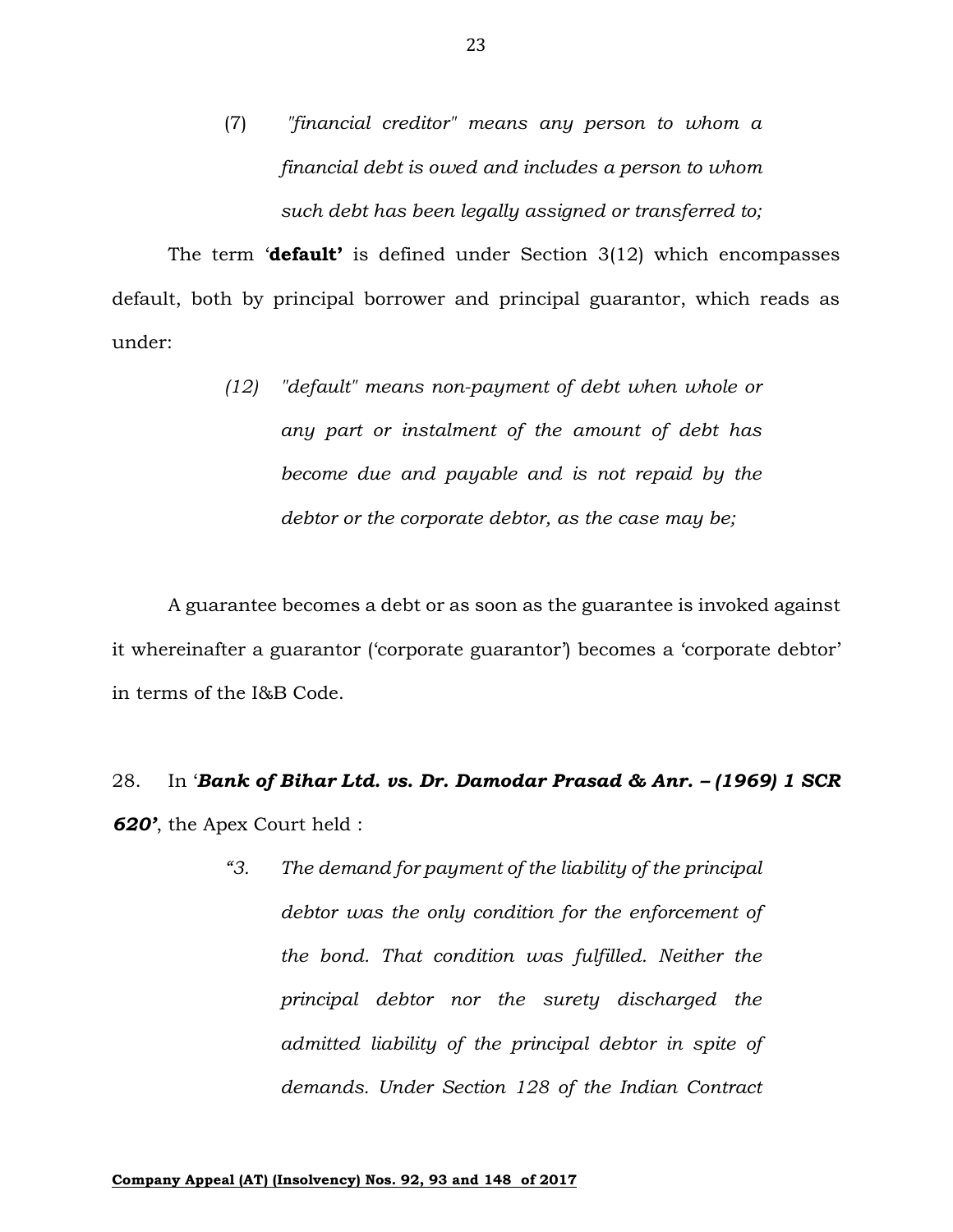*Act, save as provided in the contract, the liability of the surety is coextensive with that of the principal debtor. The surety became thus liable to pay the entire amount. His liability was immediate. It was not deferred until the creditor exhausted his remedies against the principal debtor."*

**29.** In *'Ram Bahadur Thakur vs. Sabu Jain Limited – [1981 (51) Comp Cas 301]'*, the Hon'ble High Court of Delhi relying on the decision of Hon'ble Supreme Court in *'Kesoram Mills Case – [(1966) 59 ITR 767]'*, held that under the 'deed of guarantee' the liability of the company to pay debt arose when the borrower defaulted in making payments and the creditor sent a demand/notice invoking the guarantee.

30. In the present case as per clause 1.2 of the 'Deed of Guarantee' dated 22nd January, 2015, "on the failure of principal borrower to pay and/or discharge the obligations, the guarantor shall, forthwith upon demand, pay to Rural Electrification Corporation Limited (Financial Creditor) without demur or protest", the amount stated in the demand made by Rural Electrification Corporation Limited to the guarantor thereby invoking the guarantee.

31. The relevant clauses of the contract of the guarantee are clause 1.2 to 1.5, clause 6, clause 7 and clauses 10 and 11.

32. Admittedly, the guarantee was invoked by 'Rural Electrification Corporation Limited' against 'Ferro Alloys Corporation Ltd.' and demand was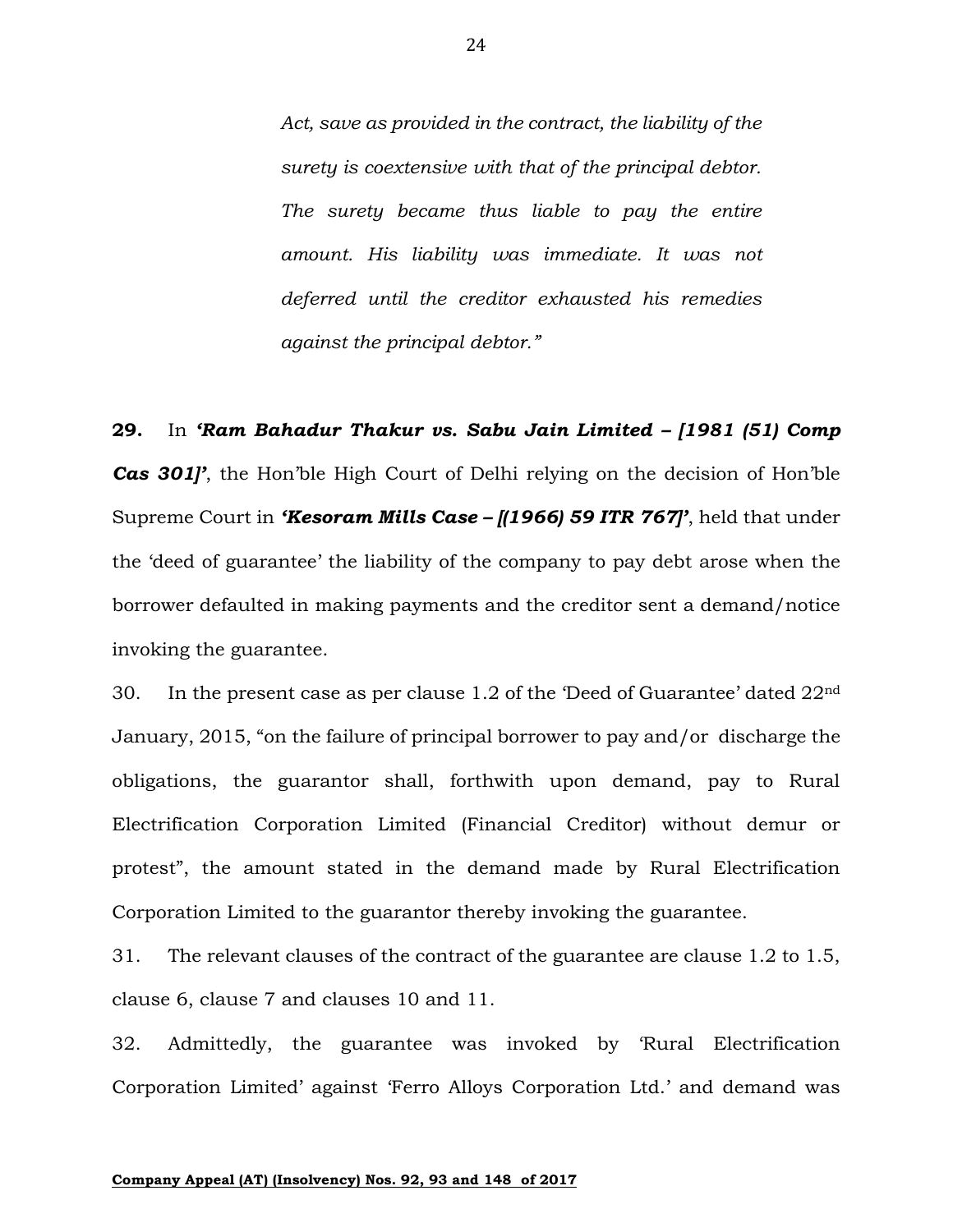raised on 27th October, 2015 calling upon 'Ferro Alloys Corporation Ltd.' to pay the amount due within 21 days. Since then, Ferro Alloys Corporation Ltd. (Corporate Guarantor) became a 'corporate debtor' of 'Rural Electrification Corporation Limited' (Financial Creditor).

33. In its Annual Report for the year ending 2016-17, 'Ferro Alloys Corporation Ltd.' has shown a sum of Rs. 517.90 crores payable to the 'financial creditor'. Therefore, it is clear that 'Ferro Alloys Corporation Ltd.' admitted the 'debt' and in absence of payment, we hold that there is a 'default'.

34. The provision of the I&B Code do not bar a 'financial creditor' from initiating 'corporate insolvency resolution process' against the 'guarantor', who comes within the meaning of 'corporate debtor'. The aforesaid matter can be noticed from the statutory *inter-se* rights, obligations and liabilities of :

- (i) A surety qua the creditor (the relationship as defined under the Indian Contract Act); or
- (ii) Guarantor qua financial creditor.

35. The I&B Code does not exclusively delineates and/or prescribes any *inter-se* rights, obligation and liabilities of a guarantor qua 'financial creditor'. Thus, in absence of any express provision providing for inter-se rights, obligation and liabilities of guarantor qua 'financial creditor' under the Code, the same will have to be noticed from the provisions of the Indian Contract Act, which exclusively and elaborately deals with the same.

36. In *"Bank of Bihar v. Damodar Prasad and Anr.− (1969) 1 SCR 620"*  the Hon'ble Supreme Court referred to a judgment of Hon'ble Bombay High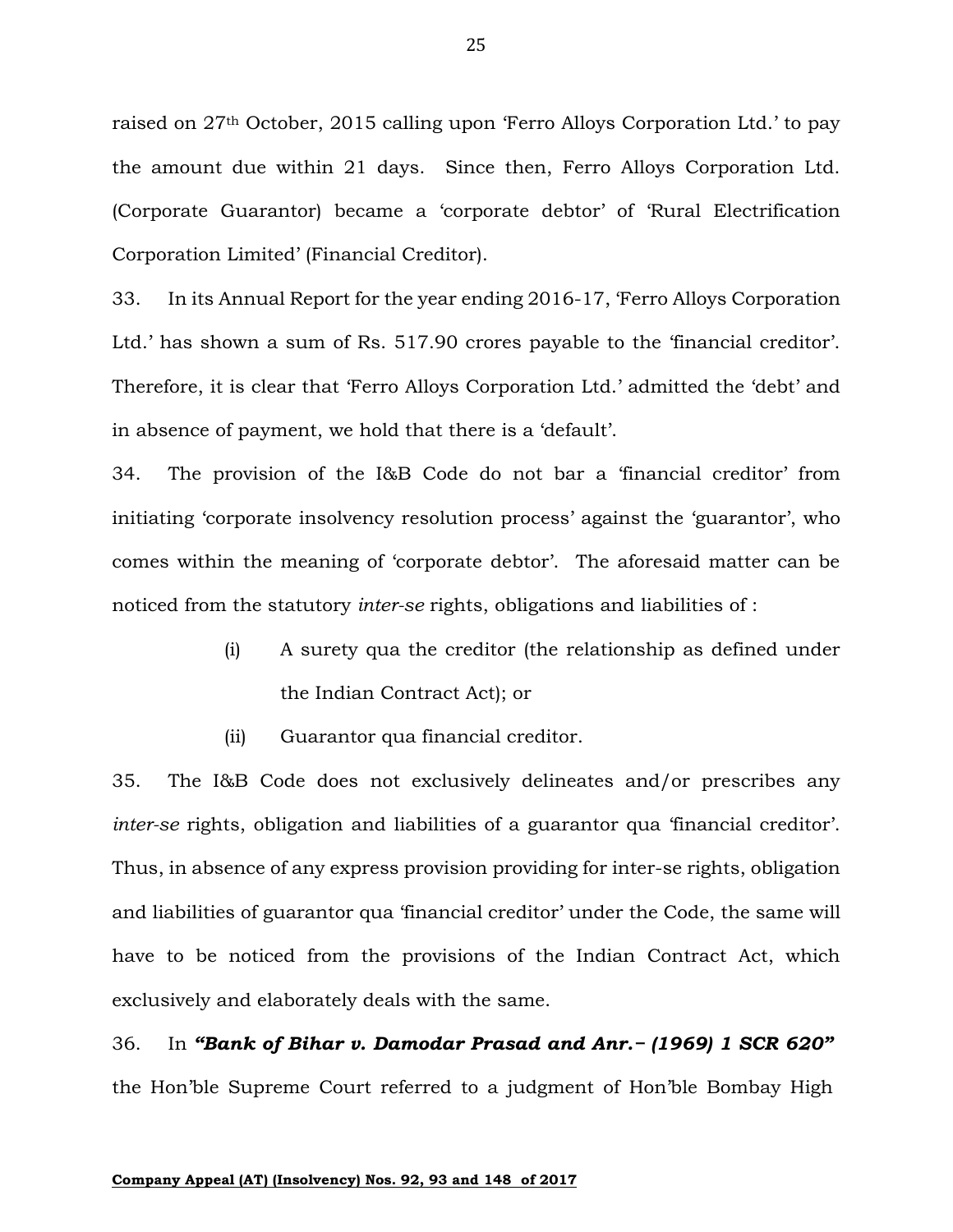Court in *"Lachhman Joharimal v. Bapu Khandu and Tukaram Khandoji− (1869) 6 Bom HCR 241"*, in which the Division Bench of the Hon'ble Bombay High Court held as under:

> *"The court is of opinion that a creditor is not bound to exhaust his remedy against the principal debtor before suing the surety and that when a decree is obtained against a surety, it may be enforced in the same manner as a decree for any other debt."*

37. The Hon'ble Supreme Court while approving the said judgment, observed that, *"the very object of the guarantee is defeated if the creditor is asked to postpone his remedies against the surety. In the present case the creditor is a banking company. A guarantee is a collateral security usually taken by a banker. The security will become useless if his rights against the surety can be so easily cut down."*

38. In *"State Bank of India v. Indexport Registered and Ors.− (1992) 3 SCC 159"*, the Hon'ble Supreme Court held that the decree holder bank can execute the decree first against the guarantor without proceeding against the 'Principal Borrower'. Guarantor's liability is co-extensive with that of the principal debtor under the 'Contract Act, 1872' (Section 128), relevant of which is quoted hereunder: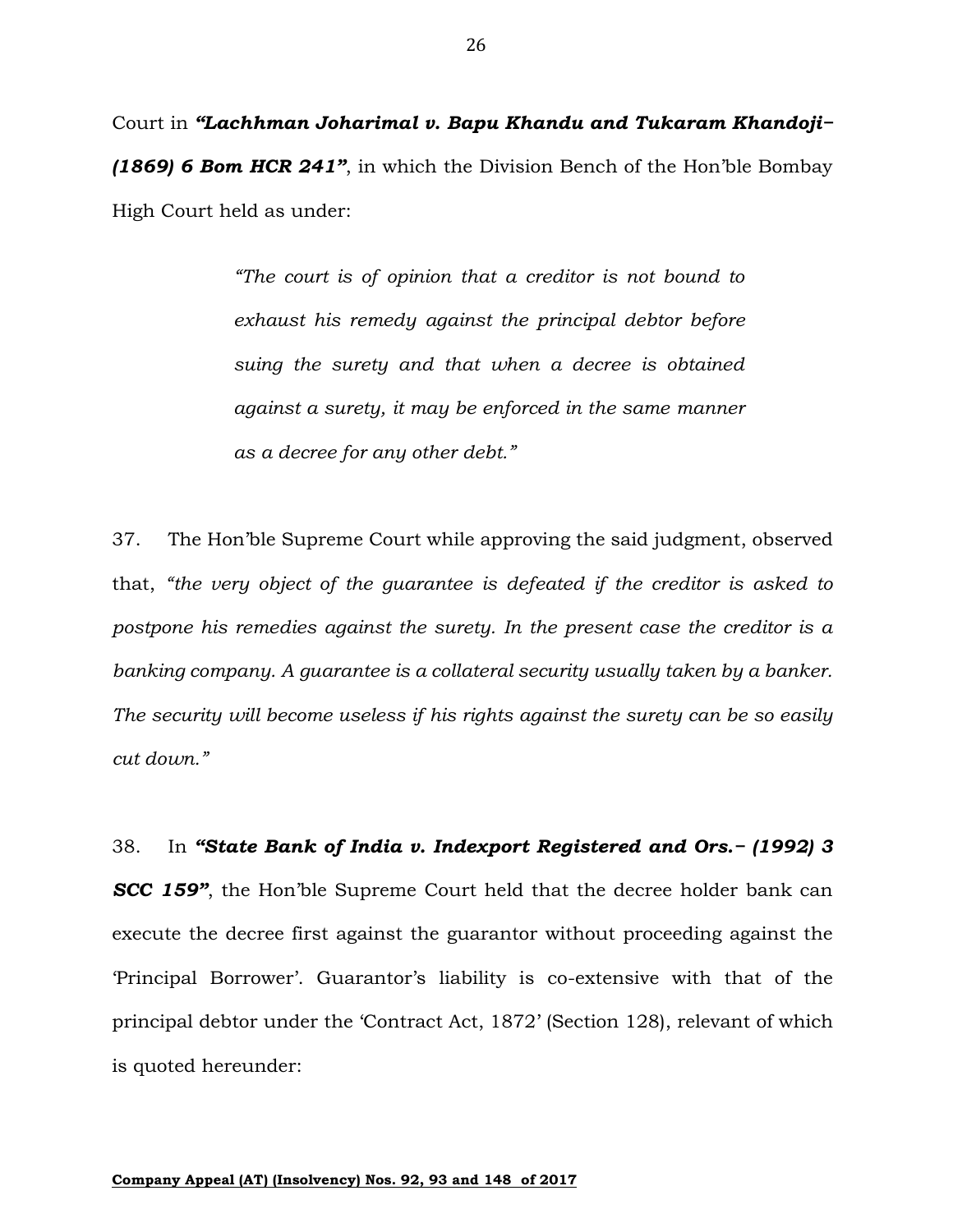"10. …… *The decree does not put any fetter on the right of the decree-holder to execute it against any party, whether as a money decree or as a mortgage decree. The execution of the money decree is not made dependent on first applying for execution of the mortgage decree. The choice is left entirely with the decree-holder. The question arises whether a decree which is framed as a composite decree, as a matter of law, must be executed against the mortgage property first or can a money decree, which covers whole or part of decretal amount covering mortgage decree can be executed earlier. There is nothing in law which provides such a composite decree to be first executed only against the property."*

#### *xx xx xx*

*"13 In the present case before us the decree does not postpone the execution. The decree is simultaneous and it is jointly and severally against all the defendants including the guarantor. It is the right of the decree-holder to proceed with it in a way he likes. Section 128 of the Indian Contract Act itself provides that "the liability of the*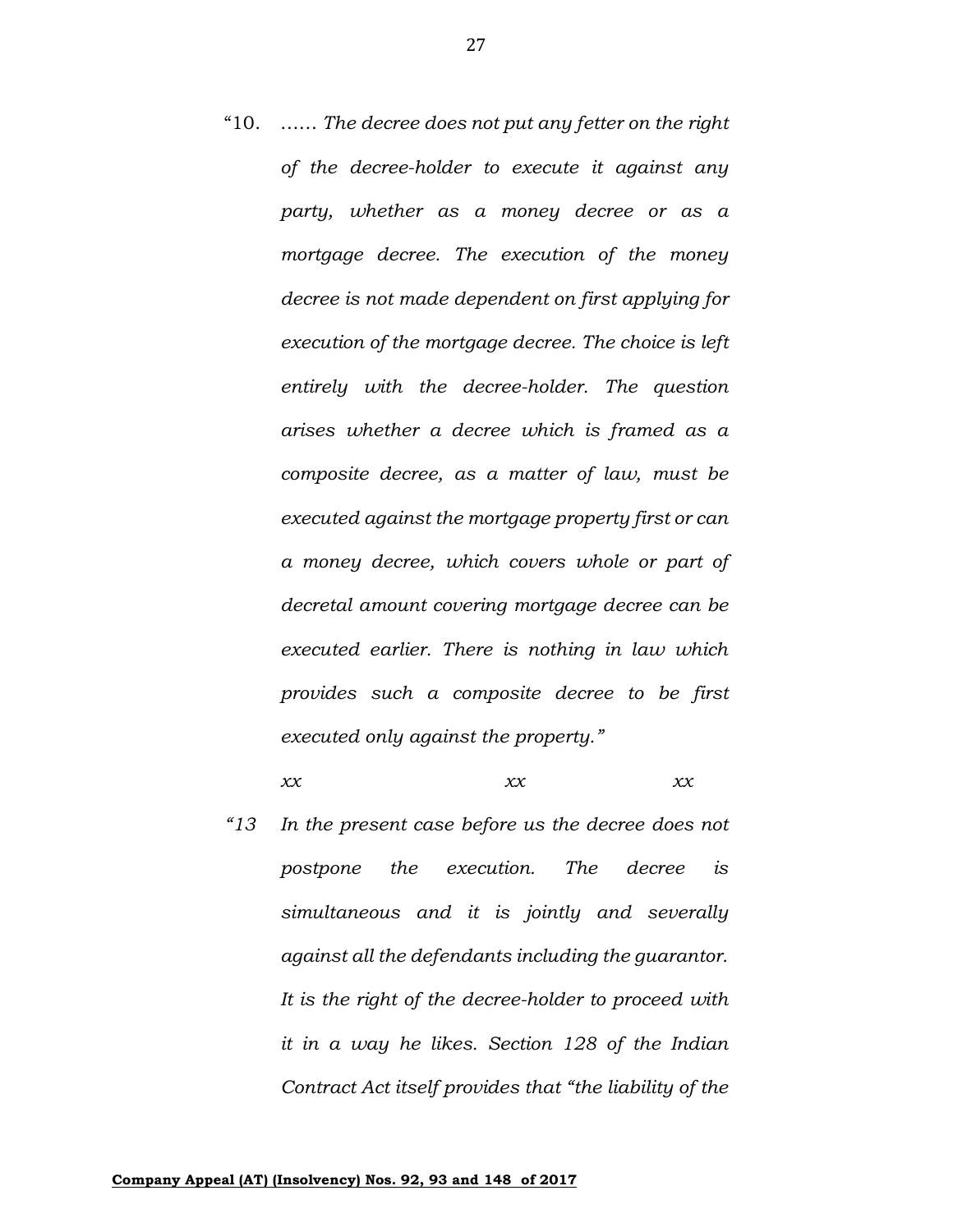*surety is coextensive with that of the principal debtor, unless it is otherwise provided by the contract".*

*xx xx xx*

*22. The decree for money is a simple decree against the judgment-debtors including the guarantor and in no way subject to the execution of the mortgage decree against judgment-debtor 2. If on principle a guarantor could be sued without even suing the principal debtor there is no reason, even if the decretal amount is covered by the mortgaged decree, to force the decree-holder to proceed against the mortgaged property first and then to proceed against the guarantor. It appears the above-quoted observations in Manku Narayana case [(1987) 2 SCC 335 : AIR 1987 SC 1078] are not based on any established principle of law and/or reasons, and in fact, are contrary to law. It, of course depends on the facts of each case how the composite decree is drawn up. But if the composite decree is a decree which is both a personal decree as well as a mortgage decree, without any limitation on its execution, the decree-*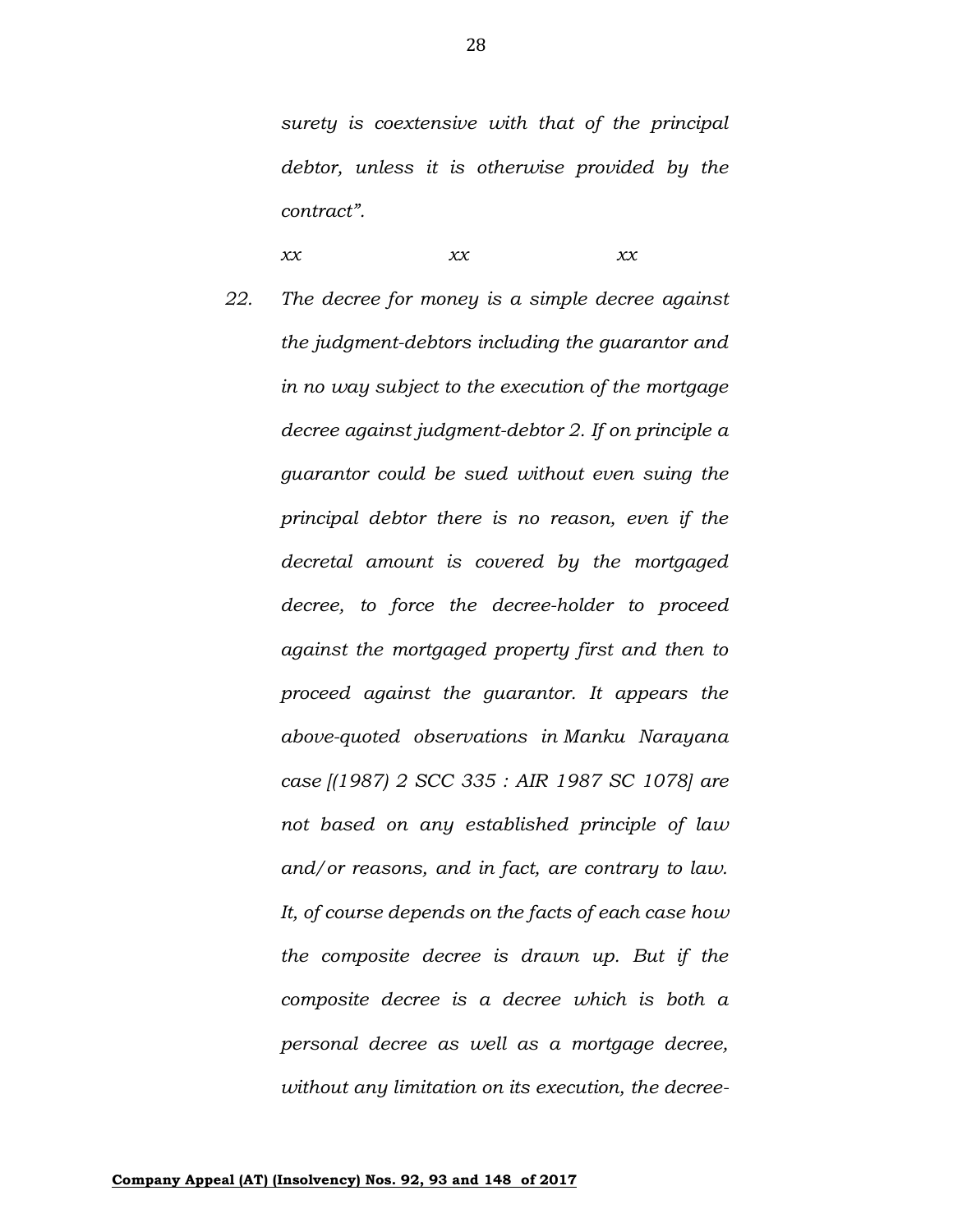*holder, in principle, cannot be forced to first exhaust the remedy by way of execution of the mortgage decree alone and told that only if the amount recovered is insufficient, he can be permitted to take recourse to the execution of the personal decree."* 

39. In view of the aforesaid decision of the Hon'ble Supreme Court, we hold that it is not necessary to initiate 'Corporate Insolvency Resolution Process' against the 'Principal Borrower' before initiating 'Corporate Insolvency Resolution Process' against the 'Corporate Guarantors'. Without initiating any 'Corporate Insolvency Resolution Process' against the 'Principal Borrower', it is always open to the 'Financial Creditor' to initiate 'Corporate Insolvency Resolution Process' under Section 7 against the 'Corporate Guarantors', as the creditor is also the 'Financial Creditor' qua 'Corporate Guarantor'. The first question is thus answered against the Appellant.

40. There is nothing on record to suggest that simultaneously two proceedings of 'corporate insolvency resolution process' has been initiated one against principal borrower and another against 'Ferro Alloys Corporation Limited' (Corporate Debtor) in respect of the same claim amount and default. Therefore, we are not deliberating the issue in respect to 'corporate insolvency resolution process' against 'principal borrower' in the present appeal particularly when no order of initiating the corporate insolvency resolution